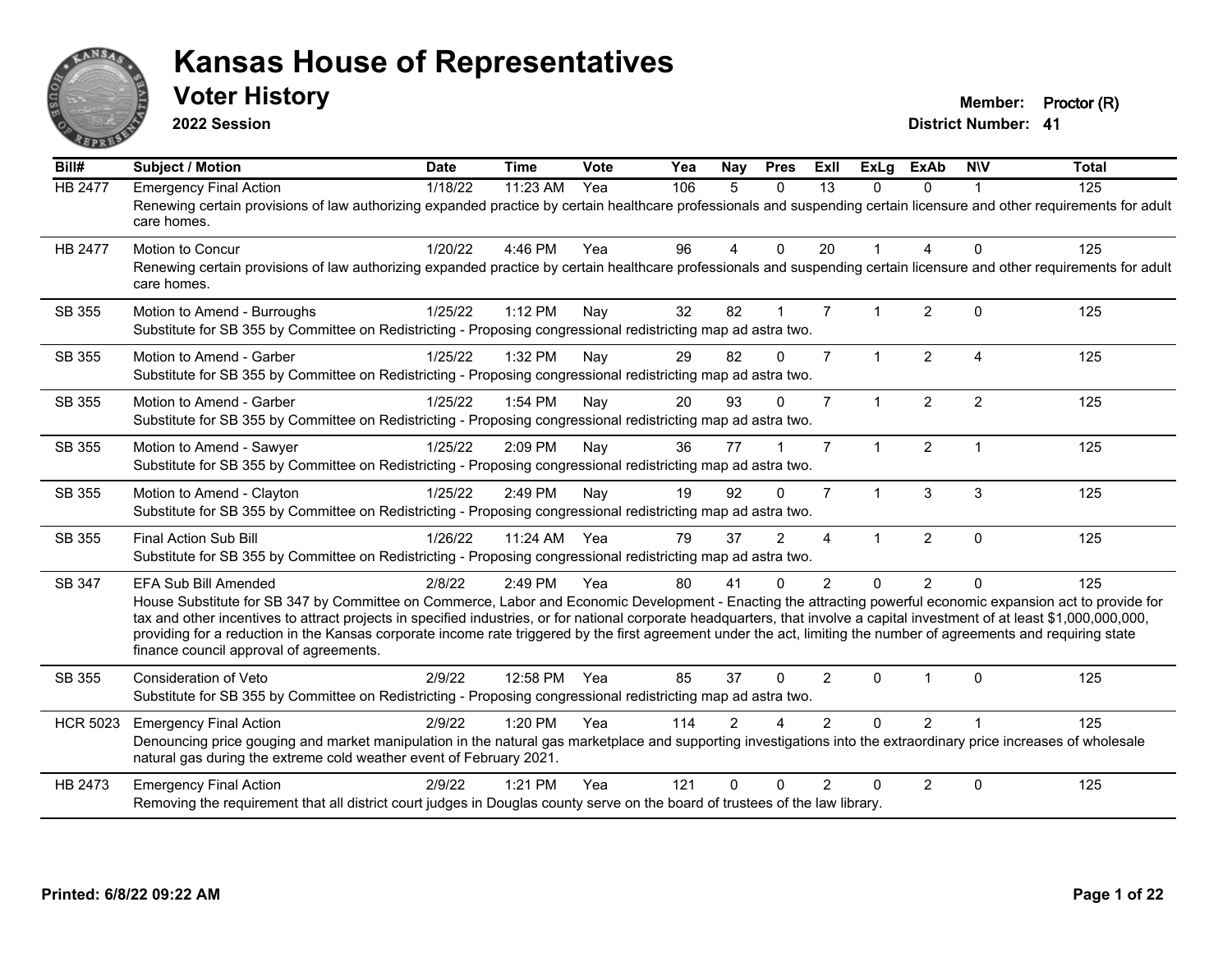

**2022 Session**

**Voter History Member: Proctor (R)** 

| Bill#           | <b>Subject / Motion</b>                                                                                                                                                                                                                                                              | <b>Date</b> | <b>Time</b>  | Vote | Yea | Nay          | <b>Pres</b> | ExIl                    | <b>ExLg</b> | <b>ExAb</b>    | <b>NIV</b>   | <b>Total</b> |
|-----------------|--------------------------------------------------------------------------------------------------------------------------------------------------------------------------------------------------------------------------------------------------------------------------------------|-------------|--------------|------|-----|--------------|-------------|-------------------------|-------------|----------------|--------------|--------------|
| HB 2490         | <b>Emergency Final Action</b><br>Authorizing the state treasurer to determine account owners and designated beneficiaries for an ABLE savings account, adding who may open such an account and<br>requiring compliance with the federal internal revenue code.                       | 2/9/22      | 1:22 PM      | Yea  | 118 | 3            | $\Omega$    | $\mathcal{P}$           | $\Omega$    | $\overline{2}$ | $\Omega$     | 125          |
| HB 2480         | <b>Final Action</b><br>Amending the public water supply project loan program's definition of "project" to remove the definition's current exclusion of projects that are<br>related to the diversion or transportation of water acquired through a water transfer.                   | 2/15/22     | 11:59 PM Yea |      | 118 | $\Omega$     | $\Omega$    | 3                       | $\Omega$    | $\overline{2}$ | 2            | 125          |
| HB 2564         | <b>Final Action</b><br>Updating the version of risk-based capital instructions in effect.                                                                                                                                                                                            | 2/15/22     | 11:59 PM     | Yea  | 118 | $\mathbf{0}$ | $\Omega$    | 3                       | $\Omega$    | $\overline{2}$ | 2            | 125          |
| HB 2489         | <b>Final Action Amended</b><br>Amending provisions of the technology-enabled fiduciary financial institutions act relating to fees and assessments, examinations, disclosures to consumers and<br>requiring such institutions to be mandatory reporters for purposes of elder abuse. | 2/16/22     | $11:17$ AM   | Yea  | 120 | $\Omega$     | $\Omega$    |                         | $\Omega$    | 3              |              | 125          |
| HB 2537         | <b>Final Action</b><br>Requiring the insurance department to hold a hearing in cases involving an order under the Kansas administrative procedure act.                                                                                                                               | 2/16/22     | 11:19 AM Yea |      | 120 | $\mathbf{0}$ |             |                         | $\Omega$    | 3              | $\Omega$     | 125          |
| SB 337          | <b>Final Action</b><br>Converting the conditional charter issued for the pilot program under the technology-enabled fiduciary financial institutions act to a full fiduciary financial institution<br>charter.                                                                       | 2/16/22     | 11:20 AM Yea |      | 119 |              |             |                         | 0           | 3              | $\mathbf{0}$ | 125          |
| <b>HCR 5014</b> | Motion to Recommend for Passage<br>Proposing a constitutional amendment that provides for legislative oversight of rules and regulations adopted by executive branch agencies and officials.                                                                                         | 2/16/22     | 12:30 PM Yea |      | 77  | 42           | $\Omega$    |                         | $\Omega$    | $\overline{2}$ | 3            | 125          |
| HB 2560         | <b>Final Action</b><br>Extending certain penalties, fees and maximum amounts of fees and the expiration dates of certain programs of the Kansas department of agriculture.                                                                                                           | 2/17/22     | 12:25 PM Yea |      | 101 | 11           | $\Omega$    |                         | $\Omega$    | 11             |              | 125          |
| HB 2591         | <b>Final Action</b><br>Repealing the state general fund and conservation fee fund transfers to the abandoned oil and gas well fund.                                                                                                                                                  | 2/17/22     | 12:27 PM Yea |      | 112 | $\Omega$     | $\Omega$    |                         | $\Omega$    | 11             | 1            | 125          |
| <b>HCR 5014</b> | <b>Final Action</b><br>Proposing a constitutional amendment that provides for legislative oversight of rules and regulations adopted by executive branch agencies and officials.                                                                                                     | 2/17/22     | 12:43 PM Yea |      | 80  | 33           | $\Omega$    |                         | $\Omega$    | 11             | $\Omega$     | 125          |
| HB 2540         | <b>Emergency Final Action</b><br>Authorizing the construction of a memorial honoring Kansas gold star families.                                                                                                                                                                      | 2/17/22     | 12:45 PM     | Yea  | 113 | 0            | $\Omega$    |                         | $\Omega$    | 11             | $\Omega$     | 125          |
| HB 2458         | <b>Emergency Final Action</b><br>Designating a portion of U.S. highway 56 as the PFC Shane Austin memorial highway.                                                                                                                                                                  | 2/17/22     | 12:47 PM Yea |      | 113 | $\Omega$     | $\Omega$    | $\overline{1}$          | $\Omega$    | 11             | $\mathbf{0}$ | 125          |
| HB 2476         | <b>Emergency Final Action</b><br>Providing for the silver star and bronze star distinctive license plates.                                                                                                                                                                           | 2/17/22     | 12:48 PM     | Yea  | 113 | $\Omega$     | $\Omega$    | $\overline{\mathbf{1}}$ | $\Omega$    | 11             | $\mathbf{0}$ | 125          |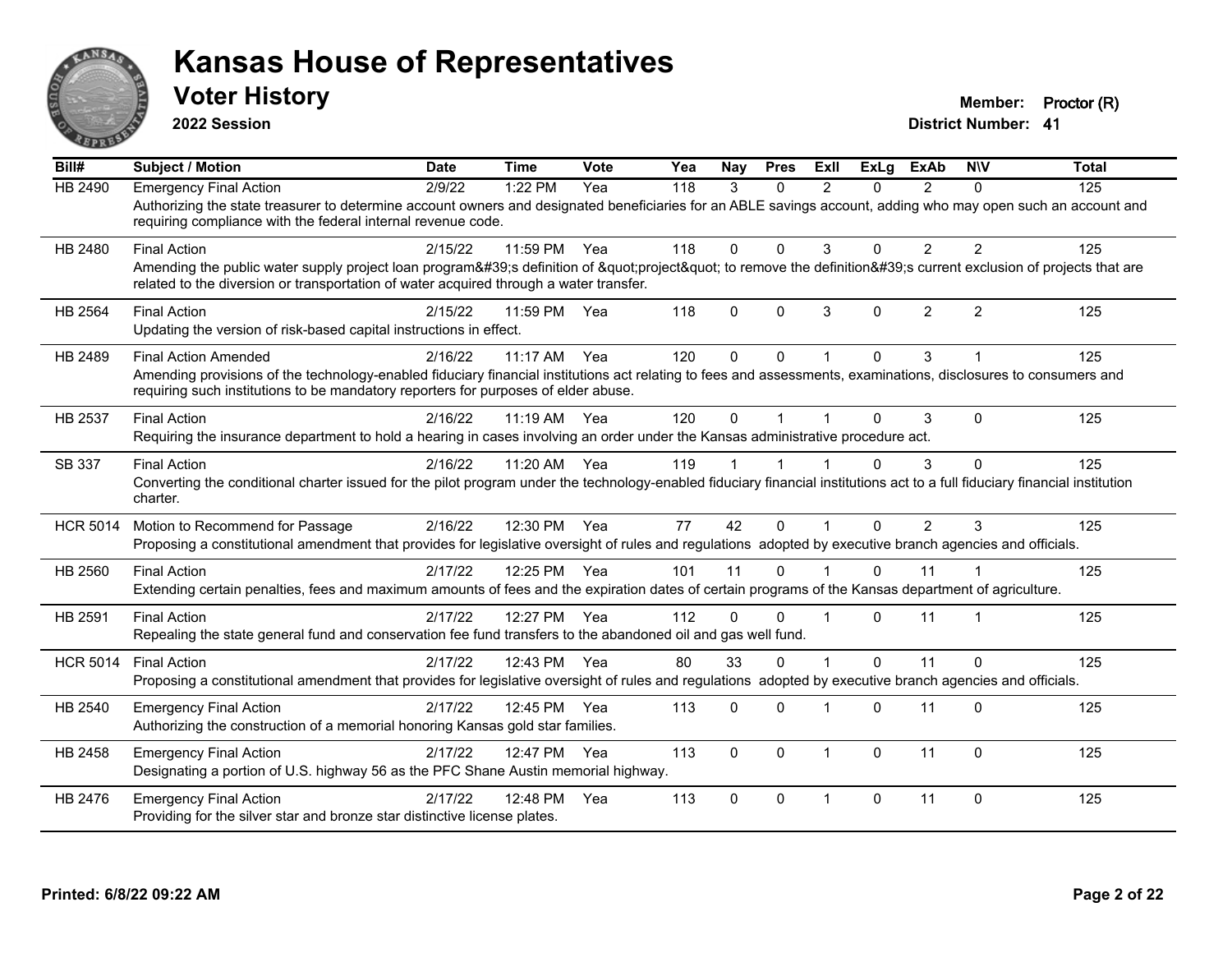

**2022 Session**

**Voter History Member: Proctor (R)** 

| Bill#           | <b>Subject / Motion</b>                                                                                                                                                                                                                                                                                                                                                                                                                                         | <b>Date</b> | <b>Time</b>  | Vote | Yea | <b>Nay</b>     | <b>Pres</b>  | <b>Exll</b>    | <b>ExLg</b> | <b>ExAb</b>    | <b>NIV</b>     | <b>Total</b> |
|-----------------|-----------------------------------------------------------------------------------------------------------------------------------------------------------------------------------------------------------------------------------------------------------------------------------------------------------------------------------------------------------------------------------------------------------------------------------------------------------------|-------------|--------------|------|-----|----------------|--------------|----------------|-------------|----------------|----------------|--------------|
| <b>HB 2478</b>  | <b>Emergency Final Action</b><br>Designating a portion of United States highway 166 as the SGT Evan S Parker memorial highway.                                                                                                                                                                                                                                                                                                                                  | 2/17/22     | 12:49 PM     | Yea  | 113 | $\Omega$       | $\Omega$     | $\mathbf{1}$   | $\Omega$    | 11             | $\Omega$       | 125          |
| <b>HCR 5014</b> | <b>Final Action</b><br>Proposing a constitutional amendment that provides for legislative oversight of rules and regulations adopted by executive branch agencies and officials.                                                                                                                                                                                                                                                                                | 2/21/22     | 11:45 AM     | Yea  | 85  | 39             | $\Omega$     | $\overline{ }$ | 0           | $\Omega$       | $\Omega$       | 125          |
| HB 2517         | <b>Final Action Amended</b><br>Transferring the responsibility to certify drug abuse treatment providers that participate in the certified drug abuse treatment program from the department of corrections<br>to the Kansas sentencing commission.                                                                                                                                                                                                              | 2/22/22     | 10:49 AM Yea |      | 120 | 0              | $\Omega$     | 2              | 0           | 3              | $\Omega$       | 125          |
| HB 2594         | <b>Final Action Amended</b><br>Exempting certain modifications on antique vehicles from vehicle identification number offense seizures and dispositions.                                                                                                                                                                                                                                                                                                        | 2/22/22     | 10:50 AM Yea |      | 120 | $\Omega$       | $\Omega$     | $\overline{2}$ | 0           | 3              | $\mathbf 0$    | 125          |
| HB 2607         | <b>Final Action Amended</b><br>Clarifying the time limitations for habeas corpus claims.                                                                                                                                                                                                                                                                                                                                                                        | 2/22/22     | 10:51 AM     | Yea  | 120 | $\Omega$       | $\Omega$     | $\overline{2}$ | 0           | $\mathbf{3}$   | $\mathbf 0$    | 125          |
| HB 2299         | Motion to Amend - Fairchild<br>Allowing a search warrant to be executed within 10 days from the date of issuance.                                                                                                                                                                                                                                                                                                                                               | 2/22/22     | 3:16 PM      | Nay  | 35  | 84             | $\mathbf{0}$ | 2              | 0           | 3              | $\overline{1}$ | 125          |
| HB 2703         | Motion to Amend - Clayton<br>Making changes to employment security law provisions regarding the employment security fund and employer contribution rates, the definition of employment to<br>conform with federal law and various updates to the my reemployment plan program, including making the program mandatory with certain exceptions, and providing<br>that the secretary of commerce may require participation by claimants in reemployment services. | 2/22/22     | 4:17 PM      | Nay  | 37  | 80             | $\mathbf 0$  | $\overline{2}$ | $\Omega$    | 3              | 3              | 125          |
| HB 2525         | Motion to Recommend for Passage<br>Removing non-cooperation with child support from requirements for food and child care assistance eligibility and exempting adults enrolled in school from the 20-hour-<br>per-week work requirement for child care assistance eligibility for a limited time.                                                                                                                                                                | 2/22/22     | 5:17 PM      | Nay  | 53  | 66             | $\Omega$     | $\overline{2}$ | $\Omega$    | 3              |                | 125          |
| HB 2110         | <b>Final Action Amended</b><br>Requiring insurance coverage for PANS and PANDAS by the state health care benefits program and requiring the state employee health care commission to submit an<br>impact report on such coverage to the legislature.                                                                                                                                                                                                            | 2/23/22     | 10:21 AM Yea |      | 113 | 8              | $\Omega$     | 3              | $\Omega$    | $\overline{1}$ | $\Omega$       | 125          |
| HB 2299         | <b>Final Action Amended</b><br>Allowing a search warrant to be executed within 10 days from the date of issuance.                                                                                                                                                                                                                                                                                                                                               | 2/23/22     | 10:22 AM     | Yea  | 119 | $\overline{2}$ | $\Omega$     | 3              | 0           | 1              | $\mathbf 0$    | 125          |
| HB 2386         | <b>Final Action Amended</b><br>Establishing requirements for the payment and reimbursement of dental services by a dental benefit plan.                                                                                                                                                                                                                                                                                                                         | 2/23/22     | 10:23 AM Yea |      | 118 | 3              | $\Omega$     | 3              | 0           | $\overline{1}$ | $\Omega$       | 125          |
| HB 2456         | <b>Final Action Amended</b><br>Establishing the Kansas kids lifetime combination hunting and fishing license.                                                                                                                                                                                                                                                                                                                                                   | 2/23/22     | 10:24 AM     | Yea  | 117 | 4              | $\mathbf{0}$ | 3              | 0           | 1              | $\Omega$       | 125          |
| HB 2481         | <b>Final Action</b><br>Authorizing KP&F participating service credit purchase for certain in-state nonfederal governmental employment.                                                                                                                                                                                                                                                                                                                          | 2/23/22     | 10:25 AM Yea |      | 121 | $\Omega$       | $\Omega$     | 3              | 0           |                | $\Omega$       | 125          |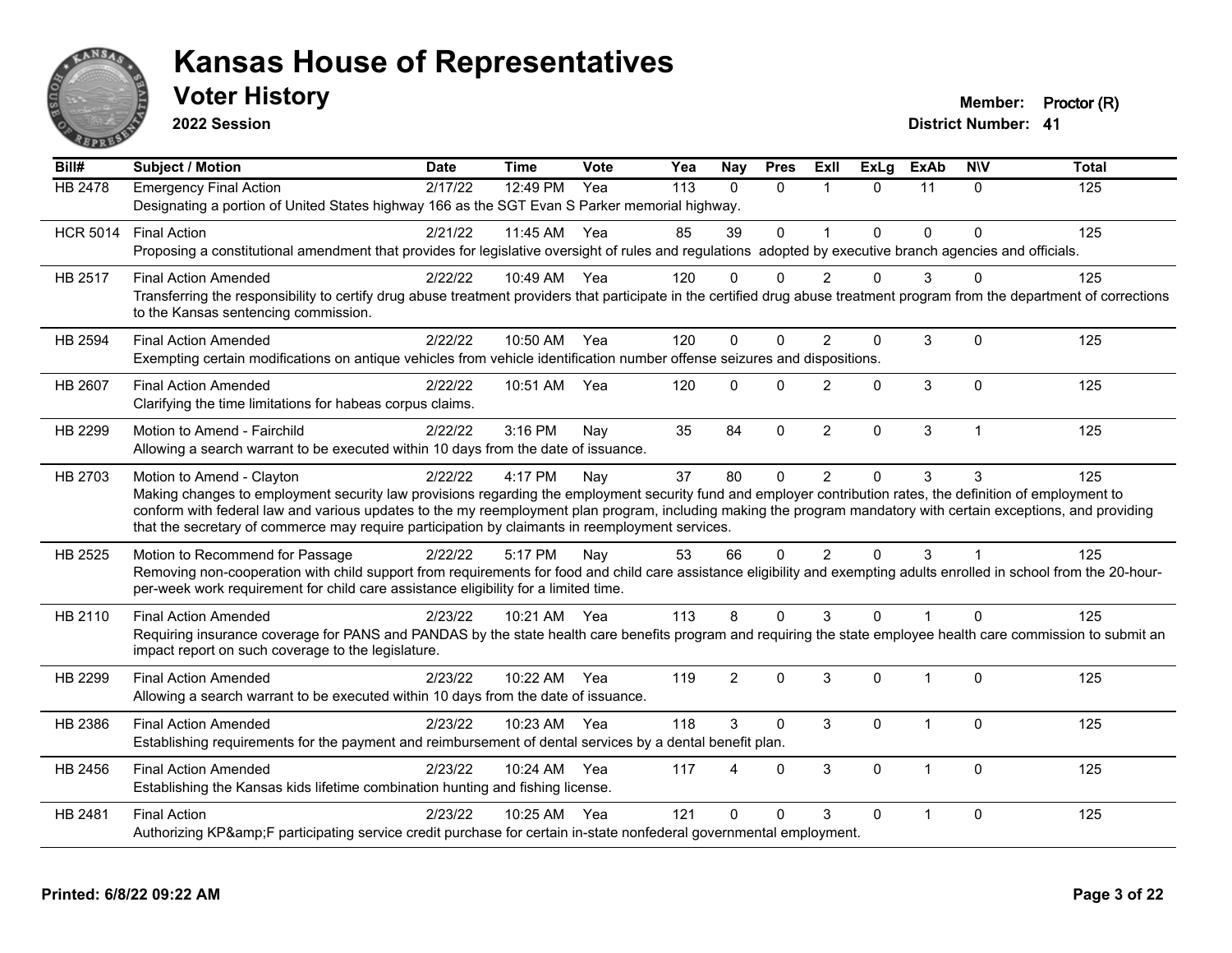

**2022 Session**

**District Number: 41 Voter History Member: Proctor (R)** 

| Bill#          | <b>Subject / Motion</b>                                                                                                                                                                                                                                                                                                                                                                | <b>Date</b> | <b>Time</b>  | Vote | Yea | <b>Nay</b>   | <b>Pres</b>  | ExII | <b>ExLg</b> | <b>ExAb</b>  | <b>NIV</b>   | <b>Total</b> |
|----------------|----------------------------------------------------------------------------------------------------------------------------------------------------------------------------------------------------------------------------------------------------------------------------------------------------------------------------------------------------------------------------------------|-------------|--------------|------|-----|--------------|--------------|------|-------------|--------------|--------------|--------------|
| HB 2483        | <b>Final Action</b><br>Providing for the daughters of the American revolution distinctive license plate.                                                                                                                                                                                                                                                                               | 2/23/22     | 10:26 AM     | Yea  | 105 | 16           | $\mathbf 0$  | 3    | $\Omega$    |              | $\mathbf{0}$ | 125          |
| HB 2496        | <b>Final Action</b><br>Enacting the uniform family law arbitration act.                                                                                                                                                                                                                                                                                                                | 2/23/22     | 10:27 AM     | Yea  | 121 | 0            | $\mathbf 0$  | 3    | $\Omega$    | $\mathbf{1}$ | $\Omega$     | 125          |
| <b>HB 2508</b> | <b>Final Action</b><br>Requiring retention of fingerprints by the Kansas bureau of investigation for participation in the federal rap back program.                                                                                                                                                                                                                                    | 2/23/22     | 10:28 AM     | Yea  | 115 | 6            | 0            | 3    | 0           | 1            | $\Omega$     | 125          |
| HB 2510        | <b>Final Action</b><br>Updating certain investment limitation requirements to provide increased options for Kansas domiciled life insurance companies investing in equity interests and<br>preferred stock.                                                                                                                                                                            | 2/23/22     | 10:29 AM     | Yea  | 120 |              | 0            | 3    | $\Omega$    |              | $\Omega$     | 125          |
| HB 2515        | <b>Final Action</b><br>Creating a mechanism to seek relief from the Kansas offender registration act requirements for drug offenders and allowing expungement of offenses when such relief is<br>granted.                                                                                                                                                                              | 2/23/22     | 10:30 AM     | Yea  | 120 | $\mathbf{1}$ | $\Omega$     | 3    | $\Omega$    |              | $\Omega$     | 125          |
| HB 2516        | <b>Final Action</b><br>Requiring an offender who raises error in such offender's criminal history calculation for the first time on appeal to show prejudicial error, requiring the journal entry<br>used to establish criminal history to be attached to the criminal history worksheet and authorizing the court to correct an illegal sentence while a direct appeal is<br>pending. | 2/23/22     | 10:32 AM Yea |      | 121 | $\Omega$     | $\Omega$     | 3    | $\Omega$    |              | $\Omega$     | 125          |
| HB 2529        | <b>Final Action</b><br>Allowing veteran license plate applicants to use either a DD214 form, a military veteran identification card or veteran health identification card for proof of veteran status.                                                                                                                                                                                 | 2/23/22     | 10:33 AM Yea |      | 120 | 1            | $\mathbf{0}$ | 3    | $\Omega$    |              | $\Omega$     | 125          |
| HB 2547        | <b>Final Action Amended</b><br>Authorizing technology-enabled fiduciary financial institution insurance companies within the captive insurance act and providing for the requirements and operations<br>thereof.                                                                                                                                                                       | 2/23/22     | 10:34 AM     | Yea  | 120 | $\mathbf 1$  | $\Omega$     | 3    | $\Omega$    |              | $\Omega$     | 125          |
| HB 2559        | <b>Final Action Amended</b><br>Creating the Kansas cotton boll weevil program and requiring the program to levy an assessment upon Kansas produced cotton and monitor and mitigate the risk of boll<br>weevils.                                                                                                                                                                        | 2/23/22     | 10:38 AM     | Nay  | 83  | 37           |              | 3    | $\Omega$    |              | $\Omega$     | 125          |
| HB 2563        | <b>Final Action Amended</b><br>Concerning the Kansas seed law and the commercial industrial hemp act; relating to labeling; seeds treated with certain substances; definitions; labeling; unlawful<br>actions; certain registrations; inspections; live plant dealers; and testing services.                                                                                           | 2/23/22     | 10:39 AM Yea |      | 113 | 8            | $\Omega$     | 3    | $\Omega$    | $\mathbf{1}$ | $\Omega$     | 125          |
| HB 2567        | <b>Final Action Amended</b><br>Increasing certain registration and title fees on vehicles for services performed by county treasurers and the division of vehicles and decreasing certain fees related to<br>administrative costs and disposition of such fees.                                                                                                                        | 2/23/22     | 10:41 AM Yea |      | 114 | 6            |              | 3    | $\Omega$    |              | $\Omega$     | 125          |
| HB 2568        | <b>Final Action</b><br>Amending the Kansas mortgage business act by providing for mortgage business work at remote locations, license and registration renewal or reinstatement<br>procedures, surety bond requirements and evidence of solvency and net worth and requiring notice when adding or closing branch offices.                                                             | 2/23/22     | 10:43 AM     | Yea  | 118 | 3            | $\Omega$     | 3    | $\Omega$    |              | $\Omega$     | 125          |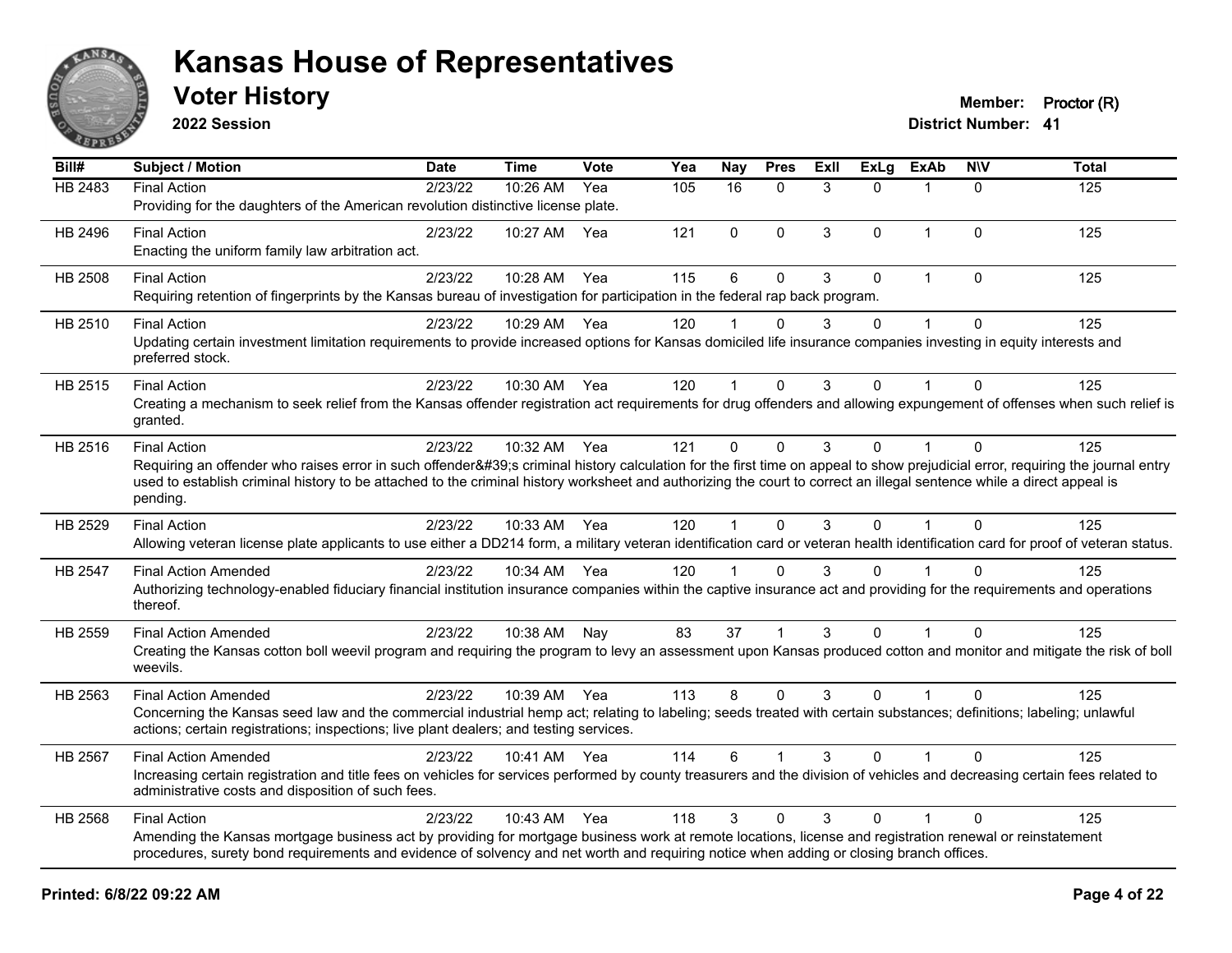

**2022 Session**

**Voter History Member: Proctor (R)** 

| Bill#           | Subject / Motion                                                                                                                                                                                                                                                   | <b>Date</b> | <b>Time</b>  | <b>Vote</b> | Yea | Nay          | <b>Pres</b> | ExII           | <b>ExLg</b> | <b>ExAb</b>    | <b>NIV</b>   | <b>Total</b> |
|-----------------|--------------------------------------------------------------------------------------------------------------------------------------------------------------------------------------------------------------------------------------------------------------------|-------------|--------------|-------------|-----|--------------|-------------|----------------|-------------|----------------|--------------|--------------|
| <b>HB 2574</b>  | <b>Final Action</b>                                                                                                                                                                                                                                                | 2/23/22     | 10:43 AM     | Yea         | 121 | $\Omega$     | $\Omega$    | 3              | $\Omega$    |                | $\Omega$     | 125          |
|                 | Establishing a time limitation for awarding compensation for mental health counseling and increasing certain compensation award amounts by the crime victims<br>compensation board.                                                                                |             |              |             |     |              |             |                |             |                |              |              |
| HB 2579         | <b>Final Action Amended</b>                                                                                                                                                                                                                                        | 2/23/22     | 10:45 AM Nay |             | 90  | 31           | $\Omega$    | 3              | 0           | $\overline{1}$ | $\Omega$     | 125          |
|                 | Requiring electronic filing of campaign reports by candidates for state office unless an exemption is granted for cause.                                                                                                                                           |             |              |             |     |              |             |                |             |                |              |              |
| HB 2595         | <b>Final Action</b>                                                                                                                                                                                                                                                | 2/23/22     | 10:46 AM     | Yea         | 121 | $\mathbf 0$  | $\mathbf 0$ | 3              | 0           | $\overline{1}$ | $\mathbf 0$  | 125          |
|                 | Making certain antique vehicle titling procedures applicable to vehicles having a model year of 1960 or later instead of 1950 or later.                                                                                                                            |             |              |             |     |              |             |                |             |                |              |              |
| HB 2597         | <b>Final Action</b>                                                                                                                                                                                                                                                | 2/23/22     | 10:47 AM     | Yea         | 116 | 5            | $\Omega$    | 3              | 0           |                | $\Omega$     | 125          |
|                 | Providing for four distinctive license plates for the Kansas department of wildlife and parks.                                                                                                                                                                     |             |              |             |     |              |             |                |             |                |              |              |
| HB 2608         | <b>Final Action</b>                                                                                                                                                                                                                                                | 2/23/22     | 10:48 AM     | Yea         | 117 | 4            | $\mathbf 0$ | 3              | 0           |                | $\mathbf{0}$ | 125          |
|                 | Removing provisions authorizing criminal restitution to be enforced as a civil judgment and authorizing judicial districts to contract for collection services for criminal<br>restitution.                                                                        |             |              |             |     |              |             |                |             |                |              |              |
| HB 2633         | <b>Final Action Amended</b>                                                                                                                                                                                                                                        | 2/23/22     | 10:49 AM     | Yea         | 108 | 13           | $\mathbf 0$ | 3              | 0           | $\mathbf{1}$   | $\Omega$     | 125          |
|                 | Providing for the city of Hutchinson distinctive license plate.                                                                                                                                                                                                    |             |              |             |     |              |             |                |             |                |              |              |
| HB 2654         | <b>Final Action</b>                                                                                                                                                                                                                                                | 2/23/22     | 10:50 AM     | Yea         | 121 | $\Omega$     | $\Omega$    | 3              | $\Omega$    | $\overline{1}$ | $\Omega$     | 125          |
|                 | Providing guidance to determine how offenders under the supervision of two or more supervision agency can have supervision consolidated into one agency.                                                                                                           |             |              |             |     |              |             |                |             |                |              |              |
| HB 2688         | <b>Final Action Amended</b>                                                                                                                                                                                                                                        | 2/23/22     | 10:52 AM     | Yea         | 116 | 5            | $\Omega$    | 3              | 0           |                | $\Omega$     | 125          |
|                 | Requiring that licensed farm wineries be issued a cereal malt beverage retailer license if the statutory requirements for such retailer license are satisfied.                                                                                                     |             |              |             |     |              |             |                |             |                |              |              |
| HB 2703         | <b>Final Action</b>                                                                                                                                                                                                                                                | 2/23/22     | 10:53 AM Yea |             | 121 | $\Omega$     | $\Omega$    | 3              | 0           |                | $\Omega$     | 125          |
|                 | Making changes to employment security law provisions regarding the employment security fund and employer contribution rates, the definition of employment to                                                                                                       |             |              |             |     |              |             |                |             |                |              |              |
|                 | conform with federal law and various updates to the my reemployment plan program, including making the program mandatory with certain exceptions, and providing<br>that the secretary of commerce may require participation by claimants in reemployment services. |             |              |             |     |              |             |                |             |                |              |              |
|                 | <b>Final Action Amended</b>                                                                                                                                                                                                                                        | 2/23/22     | 10:56 AM     | Yea         | 97  | 24           | $\mathbf 0$ | 3              | 0           | 1              | $\mathbf 0$  | 125          |
| <b>HCR 5022</b> | Proposing a constitutional amendment requiring that a sheriff be elected in each county; exception.                                                                                                                                                                |             |              |             |     |              |             |                |             |                |              |              |
|                 |                                                                                                                                                                                                                                                                    |             |              |             |     |              |             |                |             | 1              |              |              |
| <b>HCR 5030</b> | <b>Emergency Final Action</b><br>Recognizing the growing problem of antisemitism in the United States.                                                                                                                                                             | 2/23/22     | 11:36 AM     | Yea         | 121 | $\mathbf{0}$ | $\Omega$    | 3              | $\Omega$    |                | $\Omega$     | 125          |
|                 |                                                                                                                                                                                                                                                                    |             |              |             |     |              |             |                |             |                |              |              |
| HB 2605         | <b>Emergency Final Action Amended</b>                                                                                                                                                                                                                              | 2/23/22     | 11:37 AM     | Yea         | 115 | 6            | $\Omega$    | 3              | 0           |                | $\Omega$     | 125          |
|                 | Increasing the rural population requirement maximum for the veterinary training program for rural Kansas and creating a food animal percentage requirement that may<br>be fulfilled in lieu thereof.                                                               |             |              |             |     |              |             |                |             |                |              |              |
| SB 358          | <b>Emergency Final Action</b>                                                                                                                                                                                                                                      | 3/2/22      | 11:40 AM     | Yea         | 121 | $\mathbf{0}$ | $\mathbf 0$ | $\overline{2}$ | 0           |                |              | 125          |
|                 | Amending the public water supply project loan program's definition of "project" to remove the definition's current exclusion of projects that are                                                                                                                  |             |              |             |     |              |             |                |             |                |              |              |
|                 | related to the diversion or transportation of water acquired through a water transfer.                                                                                                                                                                             |             |              |             |     |              |             |                |             |                |              |              |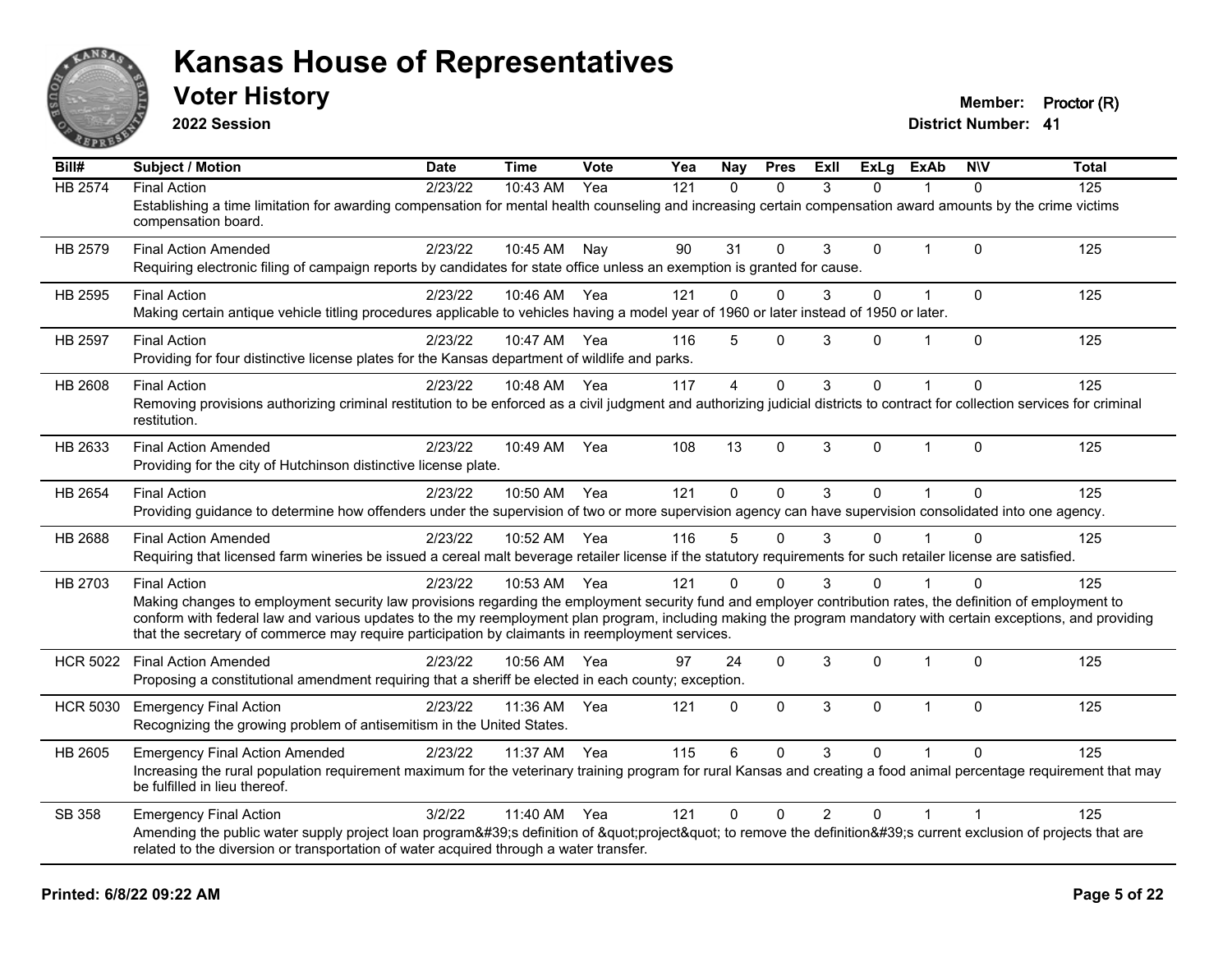

**2022 Session**

**Voter History Member: Proctor (R)** 

| Bill#           | <b>Subject / Motion</b>                                                                                                                                                                                                                                                                                                                                                                                                                                             | <b>Date</b> | <b>Time</b> | Vote | Yea | <b>Nay</b> | <b>Pres</b>    | <b>ExII</b>    | <b>ExLg</b> | <b>ExAb</b>    | <b>NIV</b>              | <b>Total</b> |
|-----------------|---------------------------------------------------------------------------------------------------------------------------------------------------------------------------------------------------------------------------------------------------------------------------------------------------------------------------------------------------------------------------------------------------------------------------------------------------------------------|-------------|-------------|------|-----|------------|----------------|----------------|-------------|----------------|-------------------------|--------------|
| SB 101          | <b>EFA Sub Bill Amended</b>                                                                                                                                                                                                                                                                                                                                                                                                                                         | 3/2/22      | 11:41 AM    | Yea  | 86  | 35         | $\Omega$       | $\mathfrak{p}$ | $\Omega$    | 1              |                         | 125          |
|                 | House Substitute for SB 101 by Committee on Transportation - Approving the operation and use of electric-assisted bicycles and regulating the use thereof.                                                                                                                                                                                                                                                                                                          |             |             |      |     |            |                |                |             |                |                         |              |
| SB 62           | <b>Emergency Final Action Amended</b>                                                                                                                                                                                                                                                                                                                                                                                                                               | 3/2/22      | 11:42 AM    | Yea  | 115 | 6          | $\Omega$       | $\overline{2}$ | $\Omega$    | 1              | $\overline{\mathbf{1}}$ | 125          |
|                 | Amending the standards for school-administered vision screenings for students, establishing the Kansas children's vision health and school readiness commission<br>and allowing schools to maintain emergency albuterol kits.                                                                                                                                                                                                                                       |             |             |      |     |            |                |                |             |                |                         |              |
| <b>HCR 5027</b> | Motion to Amend - Hoye                                                                                                                                                                                                                                                                                                                                                                                                                                              | 3/8/22      | 12:06 PM    | Nav  | 35  | 84         | $\overline{1}$ | 2              | $\Omega$    | $\mathbf 1$    | 2                       | 125          |
|                 | Applying to the Congress of the United States to call a convention of the states.                                                                                                                                                                                                                                                                                                                                                                                   |             |             |      |     |            |                |                |             |                |                         |              |
| <b>HCR 5027</b> | Motion to Amend - Houser                                                                                                                                                                                                                                                                                                                                                                                                                                            | 3/8/22      | 12:23 PM    | Nav  | 64  | 53         | $\mathbf 0$    | $\overline{2}$ | $\Omega$    | $\overline{2}$ | $\boldsymbol{\Lambda}$  | 125          |
|                 | Applying to the Congress of the United States to call a convention of the states.                                                                                                                                                                                                                                                                                                                                                                                   |             |             |      |     |            |                |                |             |                |                         |              |
| <b>HCR 5027</b> | Motion to Amend - Ruiz, S.                                                                                                                                                                                                                                                                                                                                                                                                                                          | 3/8/22      | 12:50 PM    | Nav  | 33  | 83         | $\Omega$       | $\overline{2}$ | $\Omega$    | $\overline{2}$ | 5                       | 125          |
|                 | Applying to the Congress of the United States to call a convention of the states.                                                                                                                                                                                                                                                                                                                                                                                   |             |             |      |     |            |                |                |             |                |                         |              |
| <b>HCR 5027</b> | Motion to Recommend for Passage                                                                                                                                                                                                                                                                                                                                                                                                                                     | 3/8/22      | 1:31 PM     | Yea  | 78  | 42         | $\mathbf{0}$   | $\overline{2}$ | $\Omega$    | $\overline{2}$ | $\overline{\mathbf{1}}$ | 125          |
|                 | Applying to the Congress of the United States to call a convention of the states.                                                                                                                                                                                                                                                                                                                                                                                   |             |             |      |     |            |                |                |             |                |                         |              |
| HB 2710         | <b>Final Action</b>                                                                                                                                                                                                                                                                                                                                                                                                                                                 | 3/9/22      | 11:13 AM    | Yea  | 116 | 3          | $\Omega$       | $\overline{4}$ | 0           | $\overline{2}$ | $\Omega$                | 125          |
|                 | Increasing the percentage of alcohol by volume allowed to not more than 16% for domestic table wine and the domestic fortified wine threshold to more than 16%<br>alcohol by volume.                                                                                                                                                                                                                                                                                |             |             |      |     |            |                |                |             |                |                         |              |
| HB 2548         | <b>Final Action Amended</b>                                                                                                                                                                                                                                                                                                                                                                                                                                         | 3/9/22      | $11:14$ AM  | Yea  | 116 | 3          | $\Omega$       | 4              | $\Omega$    | $\overline{2}$ | $\Omega$                | 125          |
|                 | Implementing additional reporting requirements for informational technology projects and state agencies and requiring additional information technology security training<br>and status reports.                                                                                                                                                                                                                                                                    |             |             |      |     |            |                |                |             |                |                         |              |
| <b>HCR 5027</b> | <b>Final Action Amended</b>                                                                                                                                                                                                                                                                                                                                                                                                                                         | 3/9/22      | 11:22 AM    | Yea  | 76  | 43         | $\Omega$       | 4              | $\Omega$    | $\overline{2}$ | $\Omega$                | 125          |
|                 | Applying to the Congress of the United States to call a convention of the states.                                                                                                                                                                                                                                                                                                                                                                                   |             |             |      |     |            |                |                |             |                |                         |              |
| SB 421          | Motion to Amend - Xu                                                                                                                                                                                                                                                                                                                                                                                                                                                | 3/9/22      | 12:22 PM    | Yea  | 38  | 79         | $\Omega$       | 4              | $\Omega$    | 2              | $\overline{2}$          | 125          |
|                 | Transferring \$253,866,022 from the state general fund to the Kansas public employees retirement fund during fiscal year 2022 and eliminating certain level-dollar<br>KPERS employer contribution payments.                                                                                                                                                                                                                                                         |             |             |      |     |            |                |                |             |                |                         |              |
| SB <sub>2</sub> | <b>Emergency Final Action Amended</b>                                                                                                                                                                                                                                                                                                                                                                                                                               | 3/9/22      | 1:18 PM     | Yea  | 87  | 31         | $\mathbf{0}$   | $\overline{4}$ | $\Omega$    | $\overline{2}$ |                         | 125          |
|                 | Allowing consumption of beer, wine or other alcoholic liquor on theKansas state fairgrounds; increasing the number of temporary permits an applicantmay receive from<br>four to 12 permits per year; limiting what cities, counties ortownships may charge for a temporary permit to not more than \$25 per day; andcrediting a portion of moneys<br>collected from the liquor drink tax and theliquor enforcement tax to the state fair capital improvements fund. |             |             |      |     |            |                |                |             |                |                         |              |
| HB 2462         | <b>Emergency Final Action</b>                                                                                                                                                                                                                                                                                                                                                                                                                                       | 3/9/22      | $1:19$ PM   | Yea  | 118 | ∩          | ∩              |                | $\Omega$    | 2              | -1                      | 125          |
|                 | Removing the standing committee membership requirements for members of the joint committee on state-tribal relations.                                                                                                                                                                                                                                                                                                                                               |             |             |      |     |            |                |                |             |                |                         |              |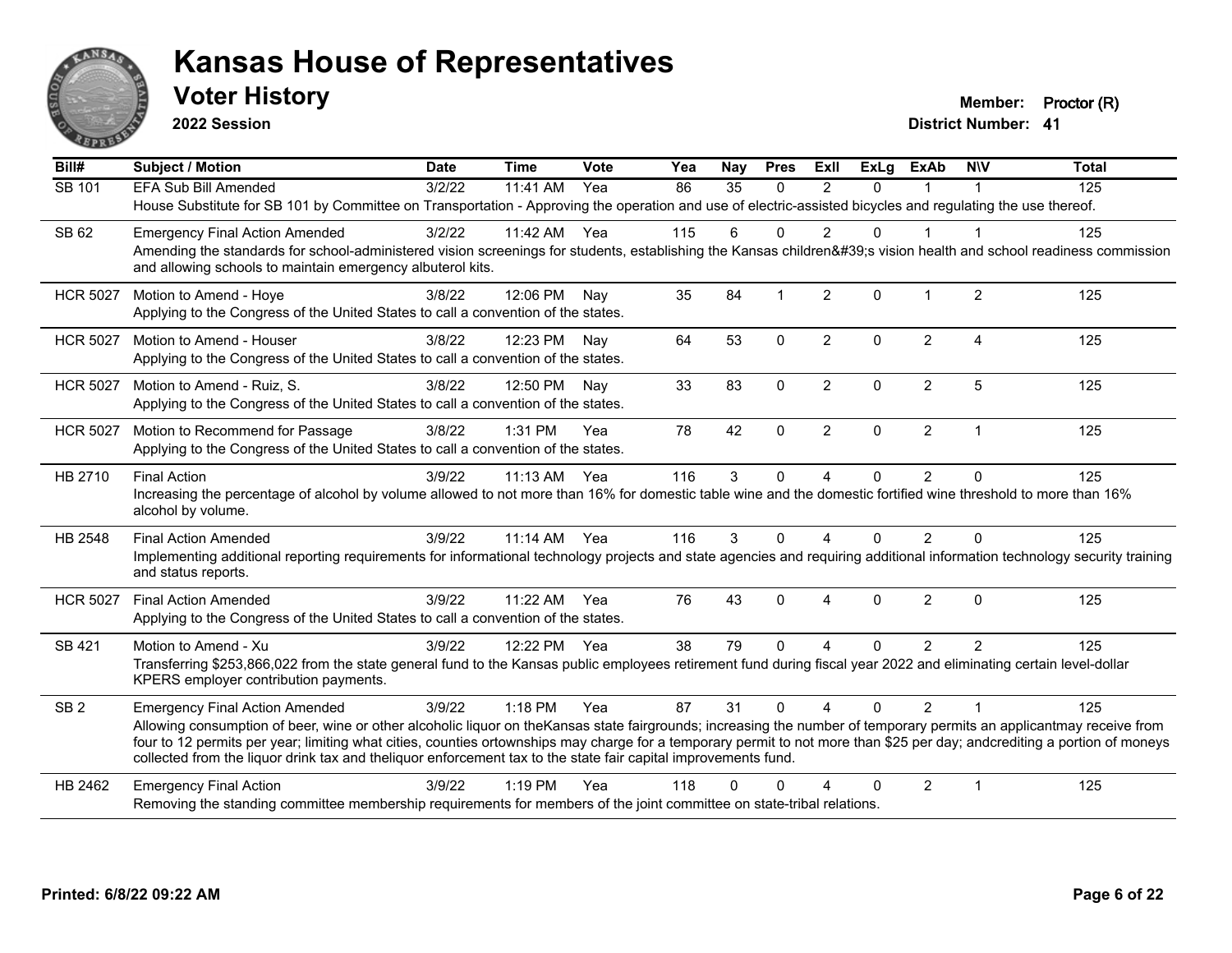

**2022 Session**

**Voter History Member: Proctor (R)** 

| $\overline{BiII#}$ | <b>Subject / Motion</b>                                                                                                                                                                                                                                                                                                                                                                                                                                                                                                                                                                                                      | <b>Date</b> | <b>Time</b>  | Vote  | Yea | Nay            | <b>Pres</b>  | ExII                   | $\overline{Ex}$ Lg | <b>ExAb</b>    | <b>NIV</b>   | <b>Total</b> |
|--------------------|------------------------------------------------------------------------------------------------------------------------------------------------------------------------------------------------------------------------------------------------------------------------------------------------------------------------------------------------------------------------------------------------------------------------------------------------------------------------------------------------------------------------------------------------------------------------------------------------------------------------------|-------------|--------------|-------|-----|----------------|--------------|------------------------|--------------------|----------------|--------------|--------------|
| <b>SB 421</b>      | <b>Emergency Final Action Amended</b><br>Transferring \$1,000,000,000 from the state general fund to the Kansas public employees retirement fund during fiscal year 2022 and eliminating certain level-dollar<br>KPERS employer contribution payments.                                                                                                                                                                                                                                                                                                                                                                       | 3/9/22      | 1:20 PM      | Yea   | 113 | 5              | $\Omega$     | Δ                      | $\Omega$           | $\overline{2}$ | 1            | 125          |
| <b>SB 286</b>      | <b>EFA Sub Bill Amended</b><br>House Substitute for Substitute for SB 286 - Continuing the governmental response to the COVID-19 pandemic in Kansas by extending the expanded use of<br>telemedicine, the suspension of certain requirements related to medical care facilities and immunity from civil liability for certain healthcare providers, certain persons<br>conducting business in this state and covered facilities for COVID-19 claims until January 20, 2023, creating the crime of interference with the conduct of a hospital and<br>increasing the criminal penalties for battery of a healthcare provider. | 3/9/22      | 1:23 PM      | Yea   | 102 | 17             | $\Omega$     | $\boldsymbol{\Lambda}$ | $\Omega$           | $\overline{2}$ | $\Omega$     | 125          |
| HB 2466            | <b>EFA Sub Bill</b><br>Substitute for HB 2466 by Committee on Education - Establishing the promoting advancement in computing knowledge act to increase the availability of computer<br>science education in Kansas schools.                                                                                                                                                                                                                                                                                                                                                                                                 | 3/9/22      | 1:24 PM      | Yea   | 115 | 4              | $\Omega$     | $\Delta$               | $\Omega$           | $\overline{2}$ | $\Omega$     | 125          |
| HB 2541            | <b>Final Action</b><br>Crediting docket fees to the state general fund instead of the judicial branch docket fee fund; crediting marriage license fees and drivers'; license reinstatement fees to<br>the state general fund instead of the judicial branch nonjudicial salary adjustment fund.                                                                                                                                                                                                                                                                                                                              | 3/16/22     | $11:15$ AM   | Yea   | 111 | 12             | $\Omega$     | $\overline{2}$         | $\Omega$           | $\Omega$       | $\Omega$     | 125          |
| HB 2582            | <b>Final Action Amended</b><br>Directing the Kansas department for children and families to share certain information with investigating law enforcement agencies.                                                                                                                                                                                                                                                                                                                                                                                                                                                           | 3/16/22     | $11:16$ AM   | - Yea | 122 | 1              | $\mathbf{0}$ | $\overline{2}$         | $\Omega$           | 0              | $\Omega$     | 125          |
| HB 2674            | <b>Final Action Amended</b><br>Requiring a forfeiture of an appearance bond to be set aside in certain circumstances.                                                                                                                                                                                                                                                                                                                                                                                                                                                                                                        | 3/16/22     | 11:17 AM     | Yea   | 121 | $\overline{2}$ | $\mathbf{0}$ | $\overline{2}$         | $\Omega$           | 0              | $\mathbf{0}$ | 125          |
| HB 2676            | <b>Final Action Amended</b><br>Authorizing counties to create a code inspection and enforcement fund and expanding the scope of the equipment reserve fund to include other computer and electronic<br>technologies.                                                                                                                                                                                                                                                                                                                                                                                                         | 3/16/22     | 11:18 AM Yea |       | 112 | 11             | $\mathbf{0}$ | $\overline{2}$         | $\Omega$           | 0              | $\Omega$     | 125          |
| <b>HCR 5032</b>    | <b>Final Action</b><br>Honoring Ukrainians fighting against the Russian invasion.                                                                                                                                                                                                                                                                                                                                                                                                                                                                                                                                            | 3/16/22     | 11:20 AM     | Yea   | 119 | 4              | 0            | $\overline{2}$         | $\Omega$           | $\Omega$       | $\Omega$     | 125          |
| HB 2528            | <b>Final Action Amended</b><br>Removing inflatable devices that are owned and operated by a nonprofit organization from the requirements of the Kansas amusement ride act.                                                                                                                                                                                                                                                                                                                                                                                                                                                   | 3/17/22     | 11:21 AM     | Yea   | 86  | 34             | $\Omega$     | $\Delta$               | $\Omega$           | $\Omega$       | 1            | 125          |
| SB 335             | <b>Final Action</b><br>Exempting certain business entities that provide health insurance in the state but are not subject to the jurisdiction of the commissioner of insurance from payment of the<br>annual premium tax.                                                                                                                                                                                                                                                                                                                                                                                                    | 3/17/22     | 11:22 AM     | Yea   | 120 | $\mathbf{0}$   | $\Omega$     | $\Delta$               | $\Omega$           | 0              |              | 125          |
| SB 348             | <b>Final Action Amended</b><br>Exempting the practice of threading from the practice of cosmetology.                                                                                                                                                                                                                                                                                                                                                                                                                                                                                                                         | 3/17/22     | 11:23 AM     | Yea   | 110 | 10             | $\Omega$     | 4                      | $\Omega$           | $\Omega$       | 1            | 125          |
| SB 392             | <b>Final Action</b><br>Terminating the transfer of remaining unencumbered moneys in the securities act fee fund exceeding \$50,000 to the state general fund.                                                                                                                                                                                                                                                                                                                                                                                                                                                                | 3/17/22     | 11:24 AM     | Yea   | 120 | 0              | $\Omega$     | $\boldsymbol{\Lambda}$ | $\Omega$           | 0              | 1            | 125          |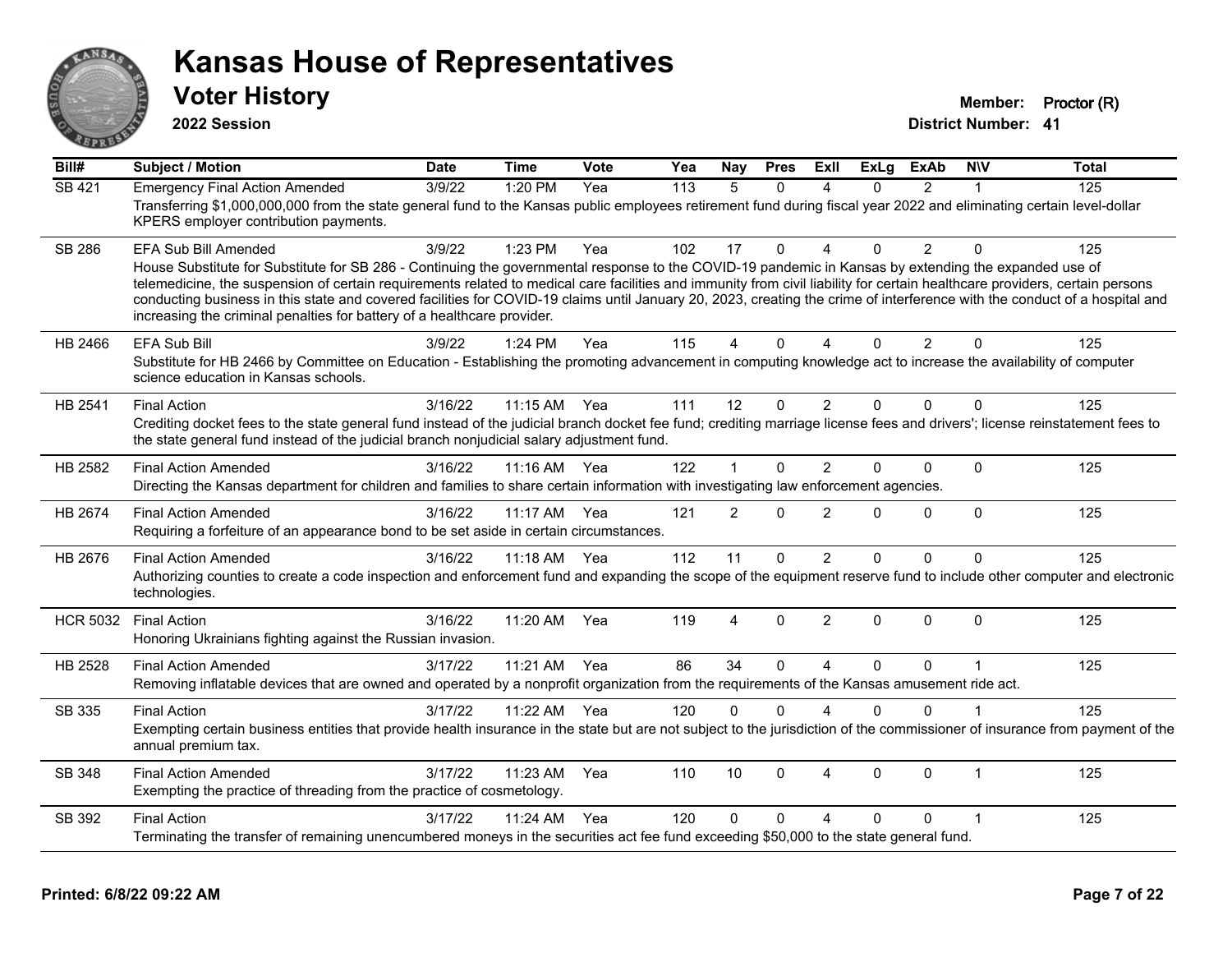

**2022 Session**

**District Number: 41 Voter History Member: Proctor (R)** 

| Bill#          | <b>Subject / Motion</b>                                                                                                                                                                                                                                                                                                                               | <b>Date</b> | <b>Time</b> | Vote | Yea | <b>Nay</b>     | <b>Pres</b>  | <b>Exll</b>            | <b>ExLg</b> | <b>ExAb</b>  | <b>NIV</b>     | <b>Total</b> |
|----------------|-------------------------------------------------------------------------------------------------------------------------------------------------------------------------------------------------------------------------------------------------------------------------------------------------------------------------------------------------------|-------------|-------------|------|-----|----------------|--------------|------------------------|-------------|--------------|----------------|--------------|
| <b>HB 2712</b> | <b>Emergency Final Action</b><br>Establishing the Kansas commission for the United States semiquincentennial.                                                                                                                                                                                                                                         | 3/17/22     | 11:47 AM    | Yea  | 119 | 1              | $\Omega$     | $\boldsymbol{\Lambda}$ | $\Omega$    | $\Omega$     | $\mathbf 1$    | 125          |
| <b>SB 408</b>  | <b>Emergency Final Action Amended</b><br>Increasing the criminal penalties for multiple thefts of mail.                                                                                                                                                                                                                                               | 3/17/22     | 11:48 AM    | Yea  | 117 | 3              | $\Omega$     | $\overline{4}$         | $\Omega$    | $\mathbf{0}$ | $\overline{1}$ | 125          |
| SB 400         | EFA Sub Bill<br>Substitute for SB 400 by Committee on Financial Institutions and Insurance - Updating certain requirements and conditions relating to the creation, modification and<br>termination of trusts in the Kansas uniform trust code and updating the definition of-áresident trust for tax purposes.                                       | 3/17/22     | 11:49 AM    | Yea  | 120 | $\Omega$       | $\Omega$     |                        | 0           | $\mathbf{0}$ |                | 125          |
| SB 366         | <b>Emergency Final Action Amended</b><br>Specifying that the crime of burglary includes, without authority, entering into or remaining within any locked or secured portion of any dwelling, building or other<br>structure, with intent to commit another crime therein.                                                                             | 3/17/22     | 11:50 AM    | Yea  | 120 | $\Omega$       | $\Omega$     | Δ                      | 0           | $\Omega$     |                | 125          |
| SB 313         | <b>Emergency Final Action Amended</b><br>Designating a portion of United States highway 69 as the Senator Tom R Van Sickle memorial highway.                                                                                                                                                                                                          | 3/21/22     | 3:39 PM     | Yea  | 122 | $\Omega$       | $\Omega$     | 2                      | $\Omega$    | 1            | $\mathbf{0}$   | 125          |
| <b>SB 448</b>  | <b>Emergency Final Action</b><br>Adopting the national association of insurance commissioner's amendments to the unfair trade practices act excluding commercial property and casualty insurance<br>producers, brokers and insurers from prohibitions on giving rebates as an inducement to sales.                                                    | 3/21/22     | 3:40 PM     | Yea  | 122 | $\Omega$       | $\Omega$     | 2                      | $\Omega$    |              | $\Omega$       | 125          |
| <b>SB 300</b>  | <b>EFA Sub Bill</b><br>Substitute for SB 300 by Committee on Judiciary GÇô Amending the Kansas racketeer influenced and corrupt organization act to add a person who has engaged in<br>identity theft or identity fraud to the definition of "covered person" and add identity theft and identity fraud to the definition of "racketeering activity". | 3/21/22     | 3:41 PM     | Yea  | 121 |                | $\Omega$     | $\mathfrak{p}$         | 0           |              | $\Omega$       | 125          |
| SB 261         | <b>EFA Sub Bill</b><br>Substitute for SB 261 by Committee on Agriculture -- Prohibiting the use of identifiable meat terms on the labels of meat analogs when such labels do not include proper<br>qualifying language to indicate that such products do not contain meat.                                                                            | 3/21/22     | $3:43$ PM   | Nay  | 96  | 26             | $\Omega$     | $\mathfrak{p}$         | 0           |              | $\Omega$       | 125          |
| <b>SB 417</b>  | <b>Emergency Final Action</b><br>Establishing minimum and maximum permit renewal fees for certain solid waste disposal areas and processing facilities.                                                                                                                                                                                               | 3/21/22     | 3:44 PM     | Yea  | 120 | $\overline{2}$ | $\Omega$     | $\mathfrak{p}$         | $\Omega$    | $\mathbf{1}$ | $\mathbf 0$    | 125          |
| HB 2644        | <b>Emergency Final Action</b><br>Designating the Sandhill plum as the official state fruit.                                                                                                                                                                                                                                                           | 3/21/22     | 3:46 PM     | Yea  | 115 | $\overline{7}$ | $\Omega$     | $\overline{2}$         | $\Omega$    | $\mathbf{1}$ | $\mathbf{0}$   | 125          |
| <b>HB 2447</b> | EFA Sub Bill<br>Permitting testimony to be presented using a two-way electronic audio-video communication device during a preliminary hearing.                                                                                                                                                                                                        | 3/21/22     | 3:47 PM     | Yea  | 120 | $\overline{2}$ | $\mathbf{0}$ | 2                      | $\Omega$    |              | $\mathbf{0}$   | 125          |
| <b>SB 200</b>  | <b>Emergency Final Action Amended</b><br>Expanding the pharmacist's scope of practice to include initiation of therapy for influenza, strep throat or urinary tract infection, pursuant to a statewide protocol adopted<br>by the collaborative drug therapy management advisory committee.                                                           | 3/21/22     | 3:48 PM     | Yea  | 119 | 3              | ∩            | 2                      | U           |              | $\Omega$       | 125          |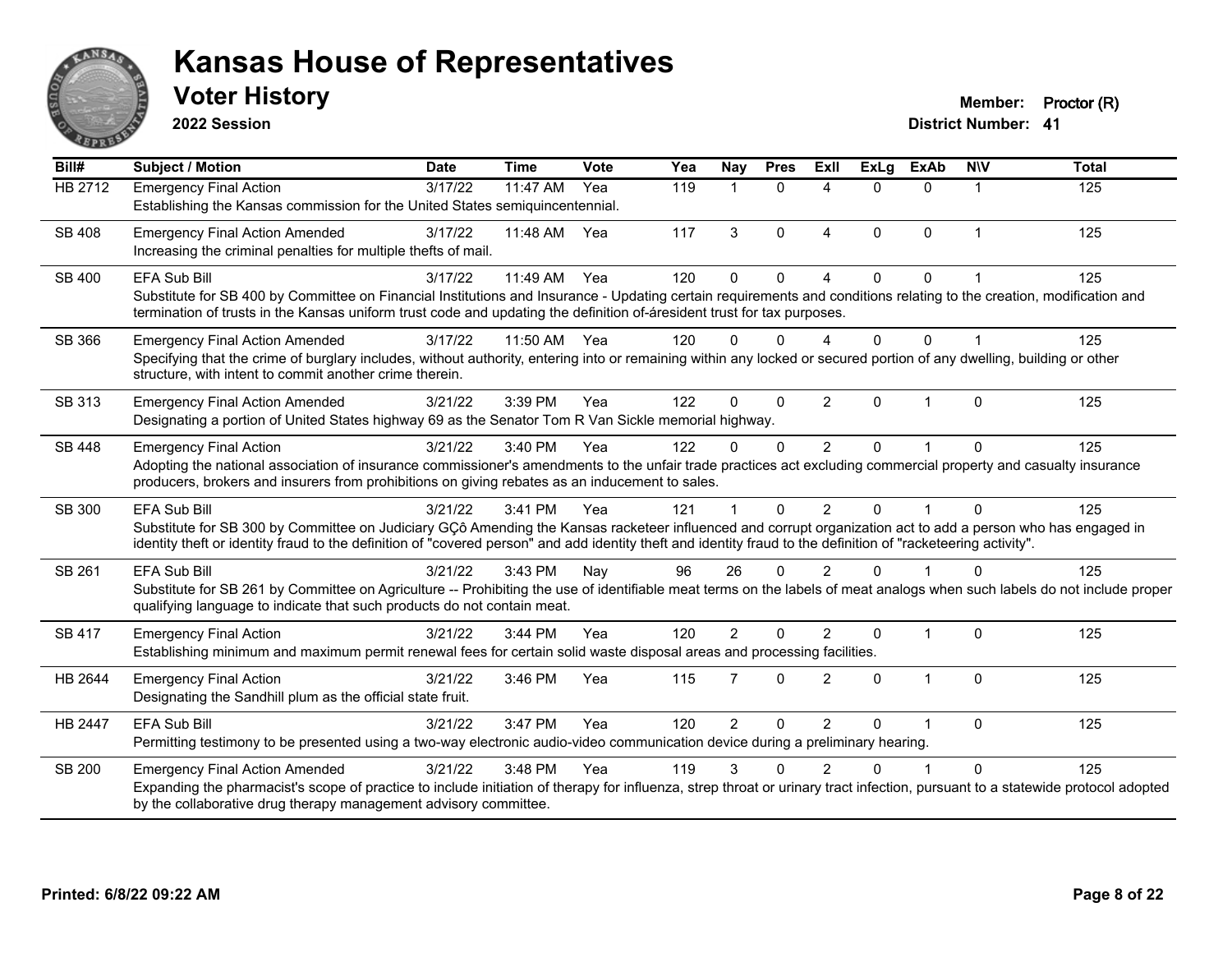

**2022 Session**

**Voter History Member: Proctor (R)** 

| Bill#         | <b>Subject / Motion</b>                                                                                                                                                                                                                                                                                                                                                                                                                                                                                                                                                                                                                                                      | <b>Date</b> | <b>Time</b> | Vote | Yea | Nay          | <b>Pres</b>  | ExII           | <b>ExLg</b> | <b>ExAb</b>    | <b>NIV</b>   | <b>Total</b> |
|---------------|------------------------------------------------------------------------------------------------------------------------------------------------------------------------------------------------------------------------------------------------------------------------------------------------------------------------------------------------------------------------------------------------------------------------------------------------------------------------------------------------------------------------------------------------------------------------------------------------------------------------------------------------------------------------------|-------------|-------------|------|-----|--------------|--------------|----------------|-------------|----------------|--------------|--------------|
| <b>SB 336</b> | <b>Emergency Final Action</b><br>Updating certain investment limitation requirements to provide increased options for Kansas domiciled life insurance companies investing in equity interests and<br>preferred stock.                                                                                                                                                                                                                                                                                                                                                                                                                                                        | 3/21/22     | 3:49 PM     | Yea  | 121 | 1            | $\Omega$     | $\mathfrak{p}$ | $\Omega$    |                | $\Omega$     | 125          |
| HB 2253       | <b>Emergency Final Action Amended</b><br>Updating certain provisions of the prescription monitoring program act relating to program data, storage and access, increasing the membership of the advisory<br>committee and providing for setup and annual maintenance fees for program data integration.                                                                                                                                                                                                                                                                                                                                                                       | 3/21/22     | 3:50 PM     | Yea  | 121 | 1            | $\mathbf 0$  | $\overline{2}$ | 0           |                | $\mathbf{0}$ | 125          |
| HB 2632       | <b>Emergency Final Action</b><br>Requiring a referral of an alleged victim of child abuse or neglect for a examination as part of an investigation, creating a program in the department of health and<br>environment to provide training and payment and defining child abuse review and evaluation providers, networks, examinations and referrals and child abuse medical<br>resource centers.                                                                                                                                                                                                                                                                            | 3/21/22     | 3:52 PM     | Yea  | 95  | 27           | 0            | 2              | 0           |                | $\Omega$     | 125          |
| SB 346        | <b>Emergency Final Action Amended</b><br>Allowing for the on-farm retail sale of milk and milk products, authorizing the secretary of agriculture to declare an imminent health hazard, extending certain milk and<br>dairy license fees and establishing certain standards for milk.                                                                                                                                                                                                                                                                                                                                                                                        | 3/21/22     | 3:53 PM     | Yea  | 119 | 3            | $\mathbf{0}$ | $\overline{2}$ | 0           |                | $\Omega$     | 125          |
| SB 141        | <b>Emergency Final Action</b><br>Enacting the Kansas uniform directed trust act.                                                                                                                                                                                                                                                                                                                                                                                                                                                                                                                                                                                             | 3/21/22     | 3:54 PM     | Yea  | 122 | $\mathbf 0$  | $\mathbf{0}$ | $\overline{2}$ | $\Omega$    | $\overline{1}$ | $\mathbf{0}$ | 125          |
| SB 343        | <b>Emergency Final Action Amended</b><br>Updating the term "hearing impaired"; to "hard of hearing"; in statutes related to persons with hearing loss.                                                                                                                                                                                                                                                                                                                                                                                                                                                                                                                       | 3/21/22     | 3:55 PM     | Yea  | 122 | 0            | $\mathbf{0}$ | $\overline{2}$ | 0           | 1              | $\mathbf 0$  | 125          |
| SB 446        | <b>Emergency Final Action Amended</b><br>Designating bridges on U.S. highway 166 and K-66 highway as Veterans Memorial Bridge.                                                                                                                                                                                                                                                                                                                                                                                                                                                                                                                                               | 3/21/22     | 3:56 PM     | Yea  | 122 | $\mathbf{0}$ | $\mathbf{0}$ | $\overline{2}$ | 0           | $\mathbf{1}$   | $\pmb{0}$    | 125          |
| SB 483        | <b>Emergency Final Action</b><br>Increasing criminal penalties for theft and criminal damage to property involving remote service units such as automated cash dispensing machines and automated<br>teller machines.                                                                                                                                                                                                                                                                                                                                                                                                                                                         | 3/21/22     | 3:57 PM     | Yea  | 122 | $\mathbf 0$  | $\Omega$     | $\overline{2}$ | $\Omega$    |                | $\mathbf{0}$ | 125          |
| SB 19         | EFA Sub Bill<br>House Substitute for SB 19 by Committee on Energy, Utilities and Telecommunications - Implementing the 988 suicide prevention and mental health crisis hotline in<br>Kansas.                                                                                                                                                                                                                                                                                                                                                                                                                                                                                 | 3/21/22     | 3:58 PM     | Yea  | 114 | 8            | $\mathbf 0$  | $\overline{2}$ | 0           |                | $\Omega$     | 125          |
| HB 2600       | <b>Emergency Final Action Amended</b><br>Authorizing the state board of regents on behalf of Emporia state university to sell certain real property in the city of Emporia, Lyon county, Kansas; the university of<br>Kansas to exchange and convey certain real property in Douglas county, Kansas, and to accept certain real property in Douglas county, Kansas, from the Kansas<br>university endowment association; Kansas state university to sell certain real property in Riley county and Cherokee county, Kansas, and Douglas county, Nebraska;<br>and Pittsburg state university to sell certain real property in the city of Pittsburg, Crawford county, Kansas. | 3/21/22     | 4:00 PM     | Yea  | 122 | $\Omega$     | $\Omega$     | 2              | $\Omega$    |                | $\Omega$     | 125          |
| SB 215        | <b>Emergency Final Action Amended</b><br>Transferring the authority for postsecondary driver's education programs and driver training schools from the state board of regents to the department of revenue.                                                                                                                                                                                                                                                                                                                                                                                                                                                                  | 3/21/22     | 4:01 PM     | Yea  | 122 | ŋ            |              | $\mathcal{P}$  | 0           |                | $\Omega$     | 125          |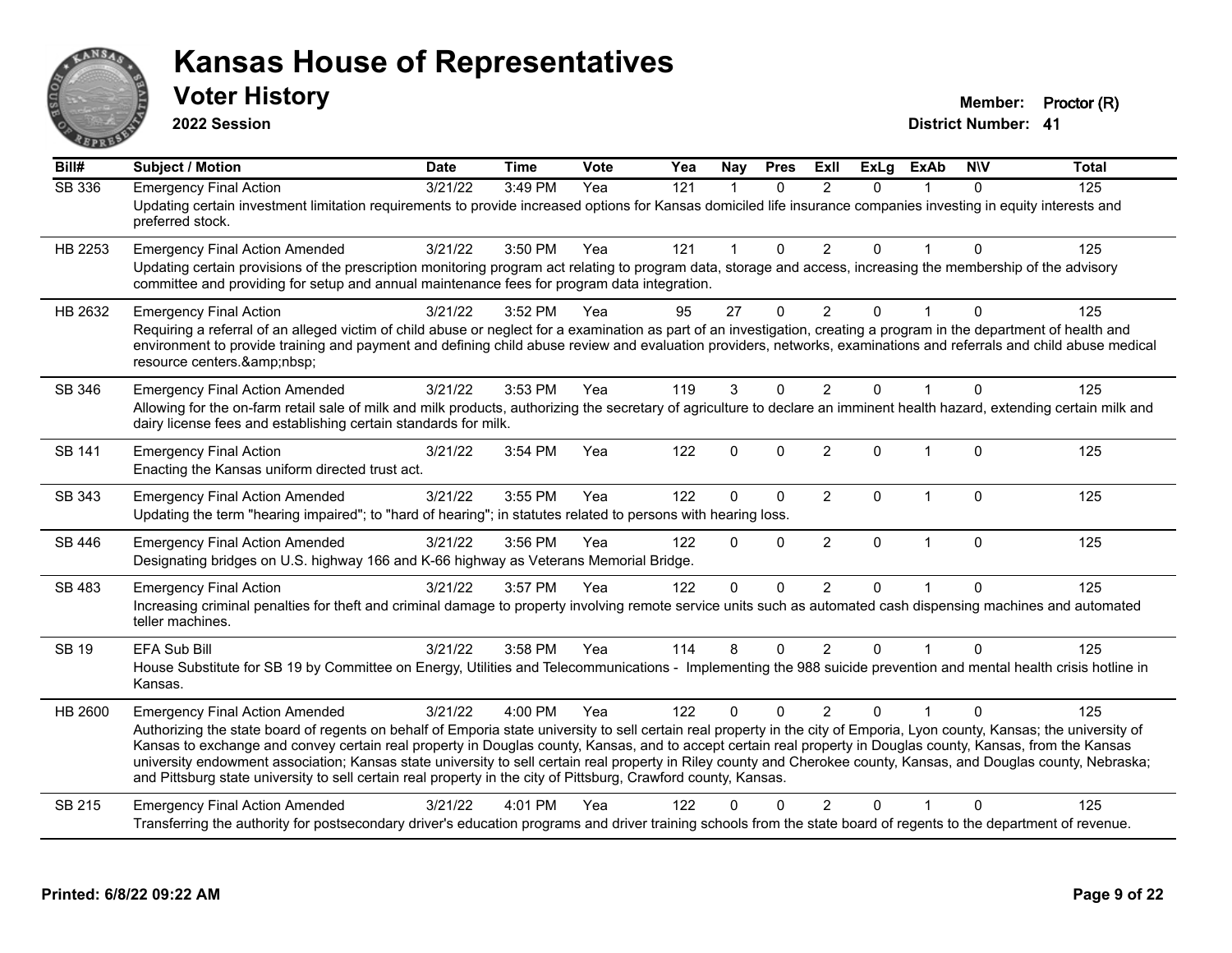

**2022 Session**

**Voter History Member: Proctor (R)** 

| Bill#            | Subject / Motion                                                                                                                                                                                                                                                                | <b>Date</b> | <b>Time</b>  | <b>Vote</b> | Yea | <b>Nay</b>    | <b>Pres</b>  | ExII           | <b>ExLg</b>    | <b>ExAb</b>    | <b>NIV</b>     | <b>Total</b> |
|------------------|---------------------------------------------------------------------------------------------------------------------------------------------------------------------------------------------------------------------------------------------------------------------------------|-------------|--------------|-------------|-----|---------------|--------------|----------------|----------------|----------------|----------------|--------------|
| SB <sub>28</sub> | <b>EFA Sub Bill</b>                                                                                                                                                                                                                                                             | 3/21/22     | 4:02 PM      | Yea         | 120 | $\mathcal{P}$ | $\Omega$     | $\mathcal{P}$  | $\Omega$       |                | $\Omega$       | 125          |
|                  | House Substitute for SB 28 by Committee on Insurance and Pensions - Enacting the pharmacy benefits manager licensure act and requiring licensure rather than<br>registration of such entities.                                                                                  |             |              |             |     |               |              |                |                |                |                |              |
| SB 419           | <b>Emergency Final Action</b>                                                                                                                                                                                                                                                   | 3/21/22     | 4:03 PM      | Yea         | 122 | 0             | $\mathbf{0}$ | $\overline{2}$ | $\Omega$       |                | $\Omega$       | 125          |
|                  | Allowing certain employees from the department of corrections to attend the Kansas law enforcement training center and including special agents of the department of<br>corrections in the definition of law enforcement officer under the Kansas law enforcement training act. |             |              |             |     |               |              |                |                |                |                |              |
| SB 440           | <b>Emergency Final Action</b>                                                                                                                                                                                                                                                   | 3/21/22     | 4:04 PM      | Yea         | 121 | $\Omega$      | $\mathbf 0$  | $\overline{2}$ | $\overline{0}$ | $\mathbf{1}$   | $\mathbf{1}$   | 125          |
|                  | Establishing when an occupational therapist may treat a patient without referral from a physician and requiring occupational therapists to maintain professional liability<br>insurance.                                                                                        |             |              |             |     |               |              |                |                |                |                |              |
| SB 34            | <b>EFA Sub Bill Amended</b>                                                                                                                                                                                                                                                     | 3/21/22     | 4:06 PM      | Yea         | 88  | 34            | $\Omega$     | $\overline{2}$ | $\Omega$       |                | $\Omega$       | 125          |
|                  | Substitute for SB 34 by Committee on Federal and State Affairs - Requiring review of administrative rules and regulations every five years.                                                                                                                                     |             |              |             |     |               |              |                |                |                |                |              |
| <b>SB 453</b>    | <b>Emergency Final Action Amended</b>                                                                                                                                                                                                                                           | 3/21/22     | 4:07 PM      | Yea         | 122 | $\Omega$      | $\mathbf{0}$ | $\overline{2}$ | $\Omega$       |                | $\Omega$       | 125          |
|                  | Requiring adult care home certified aides who take training courses to demonstrate certain skills to successfully complete such training courses and requiring licensed<br>nurses to teach and evaluate such training courses.                                                  |             |              |             |     |               |              |                |                |                |                |              |
| SB 330           | <b>Emergency Final Action</b><br>Authorizing the construction of a memorial honoring Kansas gold star families.                                                                                                                                                                 | 3/21/22     | 4:08 PM      | Yea         | 122 | $\mathbf{0}$  | $\mathbf{0}$ | $\overline{2}$ | $\mathbf{0}$   | $\mathbf{1}$   | $\Omega$       | 125          |
| SB 331           | <b>Emergency Final Action Amended</b><br>Updating the version of risk-based capital instructions in effect.                                                                                                                                                                     | 3/21/22     | 4:09 PM      | Yea         | 121 | $\mathbf{1}$  | $\mathbf{0}$ | $\overline{2}$ | 0              | $\mathbf 1$    | $\Omega$       | 125          |
| SB 451           | <b>Emergency Final Action Amended</b>                                                                                                                                                                                                                                           | 3/21/22     | 4:10 PM      | Yea         | 122 | $\mathbf 0$   | $\mathbf 0$  | $\overline{2}$ | $\mathbf{0}$   | $\mathbf{1}$   | $\Omega$       | 125          |
|                  | Requiring an individual to maintain enrollment on a tribal membership roll to receive a free permanent hunting license.                                                                                                                                                         |             |              |             |     |               |              |                |                |                |                |              |
| SB 479           | <b>Emergency Final Action Amended</b>                                                                                                                                                                                                                                           | 3/21/22     | 4:11 PM      | Yea         | 122 | $\Omega$      | $\Omega$     | $\overline{2}$ | $\Omega$       |                | $\Omega$       | 125          |
|                  | Authorizing a permanent memorial commemorating the Kansas suffragist movement to be placed in the state capitol and establishing the Kansas suffragist memorial<br>fund.                                                                                                        |             |              |             |     |               |              |                |                |                |                |              |
| HB 2734          | <b>Emergency Final Action</b>                                                                                                                                                                                                                                                   | 3/21/22     | 4:12 PM      | Yea         | 122 | $\Omega$      | $\Omega$     | $\overline{2}$ | $\Omega$       |                | $\Omega$       | 125          |
|                  | Reinstating the social worker applicant option for board-approved postgraduate supervised experience and allowing master's and clinical level licensees to take the<br>baccalaureate addiction counselor test.                                                                  |             |              |             |     |               |              |                |                |                |                |              |
| SB 267           | Motion to Amend - Winn                                                                                                                                                                                                                                                          | 3/22/22     | 11:42 AM     | Nay         | 44  | 76            | $\mathbf{0}$ | $\mathbf{1}$   | 0              | 2              | $\overline{2}$ | 125          |
|                  | Substitute for SB 267 by Committee on Ways and Means - Appropriations for FY 2021, FY 2022, FY 2023 and FY 2024 for various state agencies.                                                                                                                                     |             |              |             |     |               |              |                |                |                |                |              |
| SB 267           | Motion to Amend - Gartner                                                                                                                                                                                                                                                       | 3/22/22     | 12:01 PM Nay |             | 37  | 84            | $\Omega$     |                | $\Omega$       | 2              |                | 125          |
|                  | Substitute for SB 267 by Committee on Ways and Means - Appropriations for FY 2021, FY 2022, FY 2023 and FY 2024 for various state agencies.                                                                                                                                     |             |              |             |     |               |              |                |                |                |                |              |
| SB 267           | Motion to Amend - Helgerson                                                                                                                                                                                                                                                     | 3/22/22     | 12:25 PM Nay |             | 49  | 72            | $\Omega$     |                | $\Omega$       | $\overline{2}$ |                | 125          |
|                  | Substitute for SB 267 by Committee on Ways and Means - Appropriations for FY 2021, FY 2022, FY 2023 and FY 2024 for various state agencies.                                                                                                                                     |             |              |             |     |               |              |                |                |                |                |              |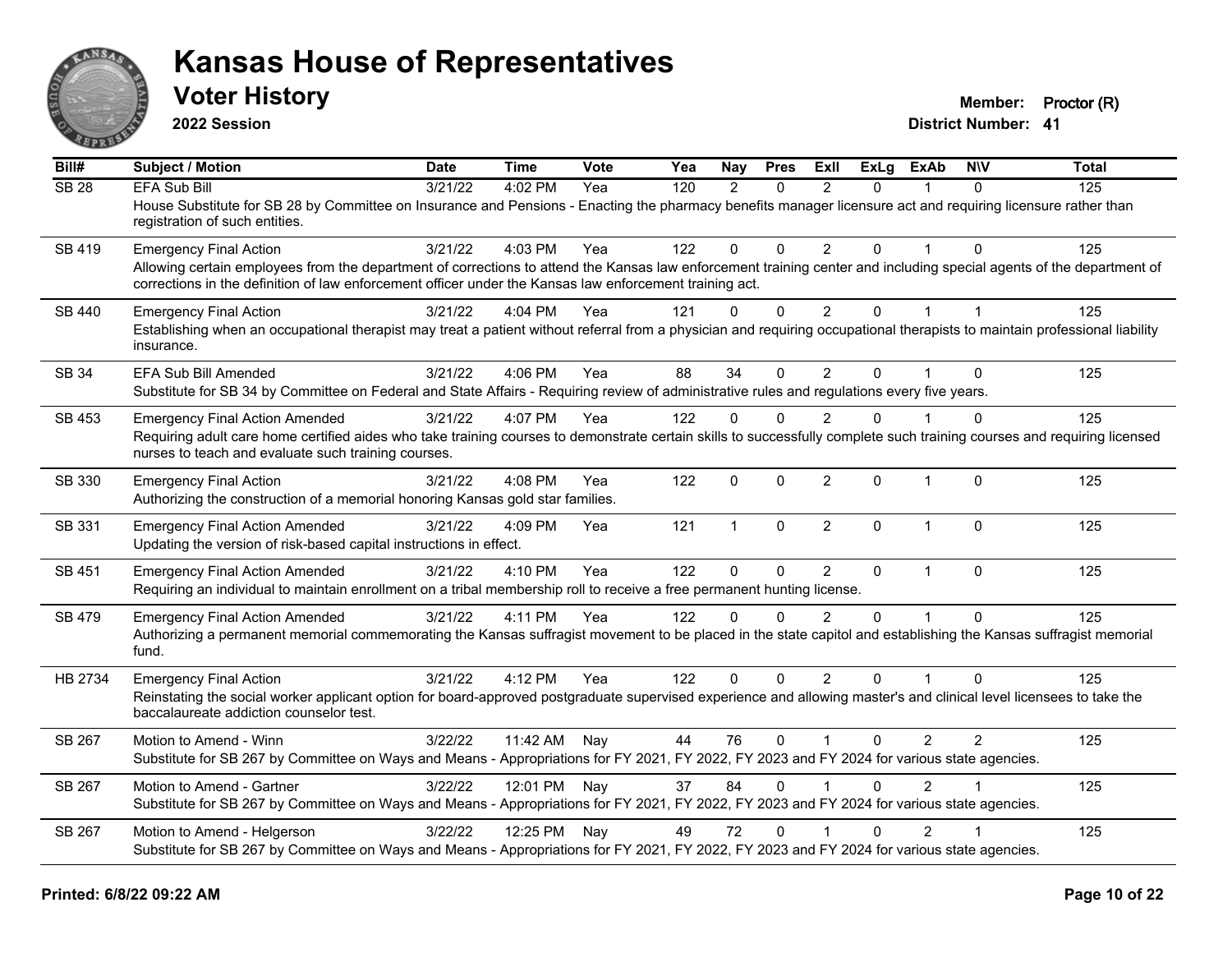

**2022 Session**

| Bill#         | Subject / Motion                                                                                                                                                                                                                                                                                                                                                                                                                                                                                                                                                                                                                                                                                                                                                                                                                                                                                                                                    | <b>Date</b> | <b>Time</b> | Vote | Yea             | <b>Nay</b> | <b>Pres</b>  | ExII         | <b>ExLg</b> | <b>ExAb</b>    | <b>NIV</b>     | <b>Total</b> |
|---------------|-----------------------------------------------------------------------------------------------------------------------------------------------------------------------------------------------------------------------------------------------------------------------------------------------------------------------------------------------------------------------------------------------------------------------------------------------------------------------------------------------------------------------------------------------------------------------------------------------------------------------------------------------------------------------------------------------------------------------------------------------------------------------------------------------------------------------------------------------------------------------------------------------------------------------------------------------------|-------------|-------------|------|-----------------|------------|--------------|--------------|-------------|----------------|----------------|--------------|
| <b>SB 267</b> | Motion to Amend - Helgerson<br>Substitute for SB 267 by Committee on Ways and Means - Appropriations for FY 2021, FY 2022, FY 2023 and FY 2024 for various state agencies.                                                                                                                                                                                                                                                                                                                                                                                                                                                                                                                                                                                                                                                                                                                                                                          | 3/22/22     | 1:06 PM     | Nay  | $\overline{36}$ | 81         | $\mathbf{0}$ | 1            | $\Omega$    | 2              | 5              | 125          |
| HB 2512       | Motion to Amend - Ousley<br>Substitute for Substitute for HB 2512 by Committee on K-12 Education Budget - Making appropriations for the Kansas state department of education for FY 2022, FY<br>2023 and FY 2024, establishing requirements relating to academic achievement and third-grade literacy, authorizing credits to be earned through alternative educational<br>opportunities, requiring KSHSAA members and employees to report child abuse and neglect, requiring boards of education of school districts to consider district needs<br>assessments and academic assessments when approving district budgets, authorizing part-time enrollment for certain students, establishing an alternative graduation<br>rate calculation for virtual schools, providing virtual school state aid for credit deficient students and amending the age of initial eligibility for the tax credit for low income<br>students scholarship program.    | 3/22/22     | 2:02 PM     | Nay  | 58              | 54         | 0            |              | $\Omega$    | $\overline{2}$ | 10             | 125          |
| HB 2512       | Motion to Amend - Hoye<br>Substitute for Substitute for HB 2512 by Committee on K-12 Education Budget - Making appropriations for the Kansas state department of education for FY 2022, FY<br>2023 and FY 2024, establishing requirements relating to academic achievement and third-grade literacy, authorizing credits to be earned through alternative educational<br>opportunities, requiring KSHSAA members and employees to report child abuse and neglect, requiring boards of education of school districts to consider district needs<br>assessments and academic assessments when approving district budgets, authorizing part-time enrollment for certain students, establishing an alternative graduation<br>rate calculation for virtual schools, providing virtual school state aid for credit deficient students and amending the age of initial eligibility for the tax credit for low income<br>students scholarship program.      | 3/22/22     | 2:13 PM     | Nay  | 38              | 81         | $\mathbf{0}$ |              | $\Omega$    | 2              | 3              | 125          |
| HB 2512       | Motion to Amend - Hoye<br>Substitute for Substitute for HB 2512 by Committee on K-12 Education Budget - Making appropriations for the Kansas state department of education for FY 2022, FY<br>2023 and FY 2024, establishing requirements relating to academic achievement and third-grade literacy, authorizing credits to be earned through alternative educational<br>opportunities, requiring KSHSAA members and employees to report child abuse and neglect, requiring boards of education of school districts to consider district needs<br>assessments and academic assessments when approving district budgets, authorizing part-time enrollment for certain students, establishing an alternative graduation<br>rate calculation for virtual schools, providing virtual school state aid for credit deficient students and amending the age of initial eligibility for the tax credit for low income<br>students scholarship program.      | 3/22/22     | 2:18 PM     | Nav  | 44              | 73         | $\mathbf{0}$ |              | $\Omega$    | 2              | 5              | 125          |
| HB 2512       | Motion to reconsider action<br>Substitute for Substitute for HB 2512 by Committee on K-12 Education Budget - Making appropriations for the Kansas state department of education for FY 2022, FY<br>2023 and FY 2024, establishing requirements relating to academic achievement and third-grade literacy, authorizing credits to be earned through alternative educational<br>opportunities, requiring KSHSAA members and employees to report child abuse and neglect, requiring boards of education of school districts to consider district needs<br>assessments and academic assessments when approving district budgets, authorizing part-time enrollment for certain students, establishing an alternative graduation<br>rate calculation for virtual schools, providing virtual school state aid for credit deficient students and amending the age of initial eligibility for the tax credit for low income<br>students scholarship program. | 3/22/22     | 2:24 PM     | Yea  | 75              | 45         | $\mathbf{0}$ |              | $\Omega$    | 2              | $\overline{2}$ | 125          |
| HB 2512       | Motion to Amend - Ousley<br>Substitute for Substitute for HB 2512 by Committee on K-12 Education Budget - Making appropriations for the Kansas state department of education for FY 2022, FY<br>2023 and FY 2024, establishing requirements relating to academic achievement and third-grade literacy, authorizing credits to be earned through alternative educational<br>opportunities, requiring KSHSAA members and employees to report child abuse and neglect, requiring boards of education of school districts to consider district needs<br>assessments and academic assessments when approving district budgets, authorizing part-time enrollment for certain students, establishing an alternative graduation<br>rate calculation for virtual schools, providing virtual school state aid for credit deficient students and amending the age of initial eligibility for the tax credit for low income<br>students scholarship program.    | 3/22/22     | 2:30 PM     | Nay  | 50              | 70         | $\mathbf{0}$ | $\mathbf{1}$ | $\Omega$    | $\overline{2}$ | $\overline{2}$ | 125          |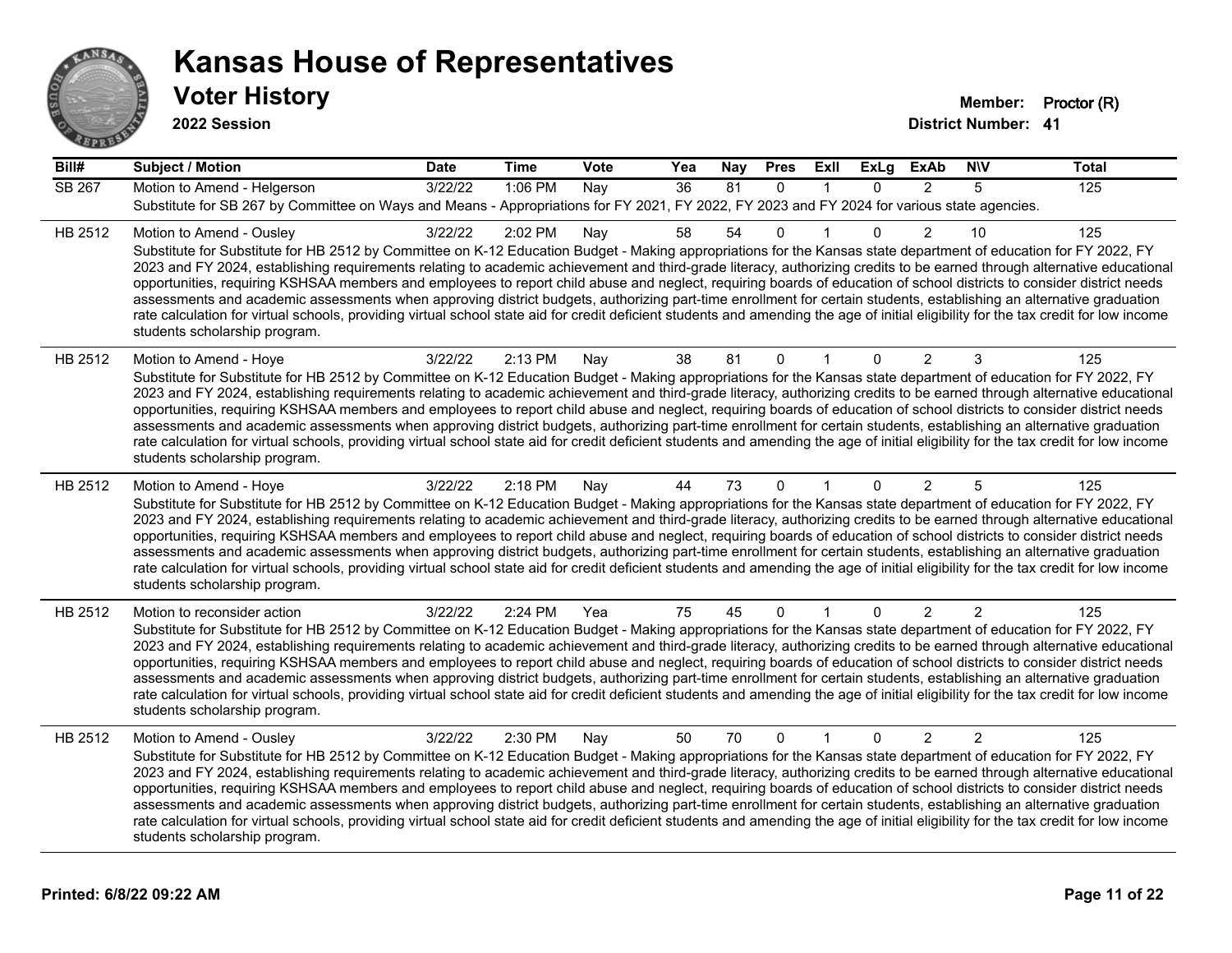

**2022 Session**

| Bill#          | <b>Subject / Motion</b>                                                                                                                                                                                                                                                                                                                                                                                                                                                                                                                                                                                                                                                                                                                                                                                                                                                                                                                               | <b>Date</b> | <b>Time</b> | Vote | Yea | Nay      | <b>Pres</b>  | Exll           | <b>ExLg</b>  | <b>ExAb</b>    | <b>NIV</b> | <b>Total</b> |
|----------------|-------------------------------------------------------------------------------------------------------------------------------------------------------------------------------------------------------------------------------------------------------------------------------------------------------------------------------------------------------------------------------------------------------------------------------------------------------------------------------------------------------------------------------------------------------------------------------------------------------------------------------------------------------------------------------------------------------------------------------------------------------------------------------------------------------------------------------------------------------------------------------------------------------------------------------------------------------|-------------|-------------|------|-----|----------|--------------|----------------|--------------|----------------|------------|--------------|
| <b>HB 2631</b> | Motion to Amend - Carmichael<br>Enacting the career technical education credential and transition incentive for employment success act to provide additional state aid for school districts based on<br>students obtaining a credential.                                                                                                                                                                                                                                                                                                                                                                                                                                                                                                                                                                                                                                                                                                              | 3/22/22     | 8:36 PM     | Nay  | 57  | 62       | $\mathbf{0}$ | $\mathbf 1$    | 0            | $\overline{2}$ | 3          | 125          |
| HB 2512        | Final Action Sub Bill Amended<br>Substitute for Substitute for HB 2512 by Committee on K-12 Education Budget - Making appropriations for the Kansas state department of education for FY 2022, FY<br>2023 and FY 2024, establishing requirements relating to academic achievement and third-grade literacy, authorizing credits to be earned through alternative educational<br>opportunities, requiring KSHSAA members and employees to report child abuse and neglect, requiring boards of education of school districts to consider district needs<br>assessments and academic assessments when approving district budgets, authorizing part-time enrollment for certain students, establishing an alternative graduation<br>rate calculation for virtual schools, providing virtual school state aid for credit deficient students and amending the age of initial eligibility for the tax credit for low income<br>students scholarship program. | 3/23/22     | 10:24 AM    | Yea  | 76  | 46       | $\mathbf{0}$ | 2              | $\Omega$     | 1              | 0          | 125          |
| HB 2609        | <b>Final Action</b><br>Allowing restricted driver's license holders to drive to and from worship services for any religious organizations at age 15.                                                                                                                                                                                                                                                                                                                                                                                                                                                                                                                                                                                                                                                                                                                                                                                                  | 3/23/22     | 10:25 AM    | Yea  | 95  | 27       | $\Omega$     | $\overline{2}$ | $\Omega$     | $\mathbf 1$    | $\Omega$   | 125          |
| HB 2615        | Final Action Sub Bill Amended<br>Substitute for HB 2615 by Committee on K-12 Education Budget - Allowing K-12 students to transfer to and attend school in any school district in the state.                                                                                                                                                                                                                                                                                                                                                                                                                                                                                                                                                                                                                                                                                                                                                          | 3/23/22     | 10:27 AM    | Yea  | 63  | 59       | $\mathbf{0}$ | $\overline{2}$ | $\Omega$     | $\mathbf{1}$   | $\Omega$   | 125          |
| HB 2631        | <b>Final Action Amended</b><br>Enacting the career technical education credential and transition incentive for employment success act to provide additional state aid for school districts based on<br>students obtaining a credential.                                                                                                                                                                                                                                                                                                                                                                                                                                                                                                                                                                                                                                                                                                               | 3/23/22     | 10:28 AM    | Yea  | 122 | 0        | 0            | 2              | 0            |                | $\Omega$   | 125          |
| HB 2717        | <b>Final Action Amended</b><br>Prohibiting any municipality from preventing the enforcement of federal immigration laws, requiring municipal law enforcement agencies to provide written notice to each<br>law enforcement officer of the officer's duty to cooperate with state and federal agencies in the enforcement of immigration laws and requiring any municipal<br>identification card to state on its face that it is not valid for state identification.                                                                                                                                                                                                                                                                                                                                                                                                                                                                                   | 3/23/22     | 10:30 AM    | Yea  | 84  | 38       | $\mathbf{0}$ | $\overline{2}$ | $\mathbf{0}$ | $\mathbf{1}$   | $\Omega$   | 125          |
| HB 2737        | <b>Final Action Sub Bill</b><br>Substitute for HB 2737 by Committee on Redistricting - Proposing state representative redistricting plan free state 3f.                                                                                                                                                                                                                                                                                                                                                                                                                                                                                                                                                                                                                                                                                                                                                                                               | 3/23/22     | 10:32 AM    | Yea  | 112 | 10       | $\Omega$     | $\overline{2}$ | $\mathbf{0}$ | $\mathbf{1}$   | $\Omega$   | 125          |
| SB 161         | <b>Final Action Amended</b><br>Providing for the use of personal package delivery devices on sidewalks and crosswalks, exempting such devices from motor vehicle regulation and limiting additional<br>municipal regulation.                                                                                                                                                                                                                                                                                                                                                                                                                                                                                                                                                                                                                                                                                                                          | 3/23/22     | 10:34 AM    | Yea  | 75  | 47       | $\mathbf{0}$ | 2              | $\Omega$     |                | $\Omega$   | 125          |
| SB 199         | <b>Final Action Amended</b><br>Providing for short-term, limited-duration health plans.                                                                                                                                                                                                                                                                                                                                                                                                                                                                                                                                                                                                                                                                                                                                                                                                                                                               | 3/23/22     | 10:35 AM    | Yea  | 73  | 49       | $\mathbf{0}$ | $\overline{2}$ | $\mathbf{0}$ | $\mathbf{1}$   | $\Omega$   | 125          |
| SB 267         | <b>Final Action Sub Bill Amended</b><br>House Substitute for Substitute for SB 267 by Committee on Appropriations - Appropriations for FY 2022, FY 2023, FY 2024, and FY 2025 for various state agencies                                                                                                                                                                                                                                                                                                                                                                                                                                                                                                                                                                                                                                                                                                                                              | 3/23/22     | 10:38 AM    | Yea  | 73  | 49       | $\mathbf{0}$ | 2              | $\mathbf{0}$ | $\mathbf{1}$   | $\Omega$   | 125          |
| SB 367         | <b>Final Action</b><br>Requiring officers to file copies of receipts with the court when property is seized under a search warrant and providing requirements and procedures for destruction or<br>disposition of dangerous drugs and return or disposition of weapons.                                                                                                                                                                                                                                                                                                                                                                                                                                                                                                                                                                                                                                                                               | 3/23/22     | 10:39 AM    | Yea  | 122 | $\Omega$ | $\Omega$     | $\overline{2}$ | $\Omega$     |                | $\Omega$   | 125          |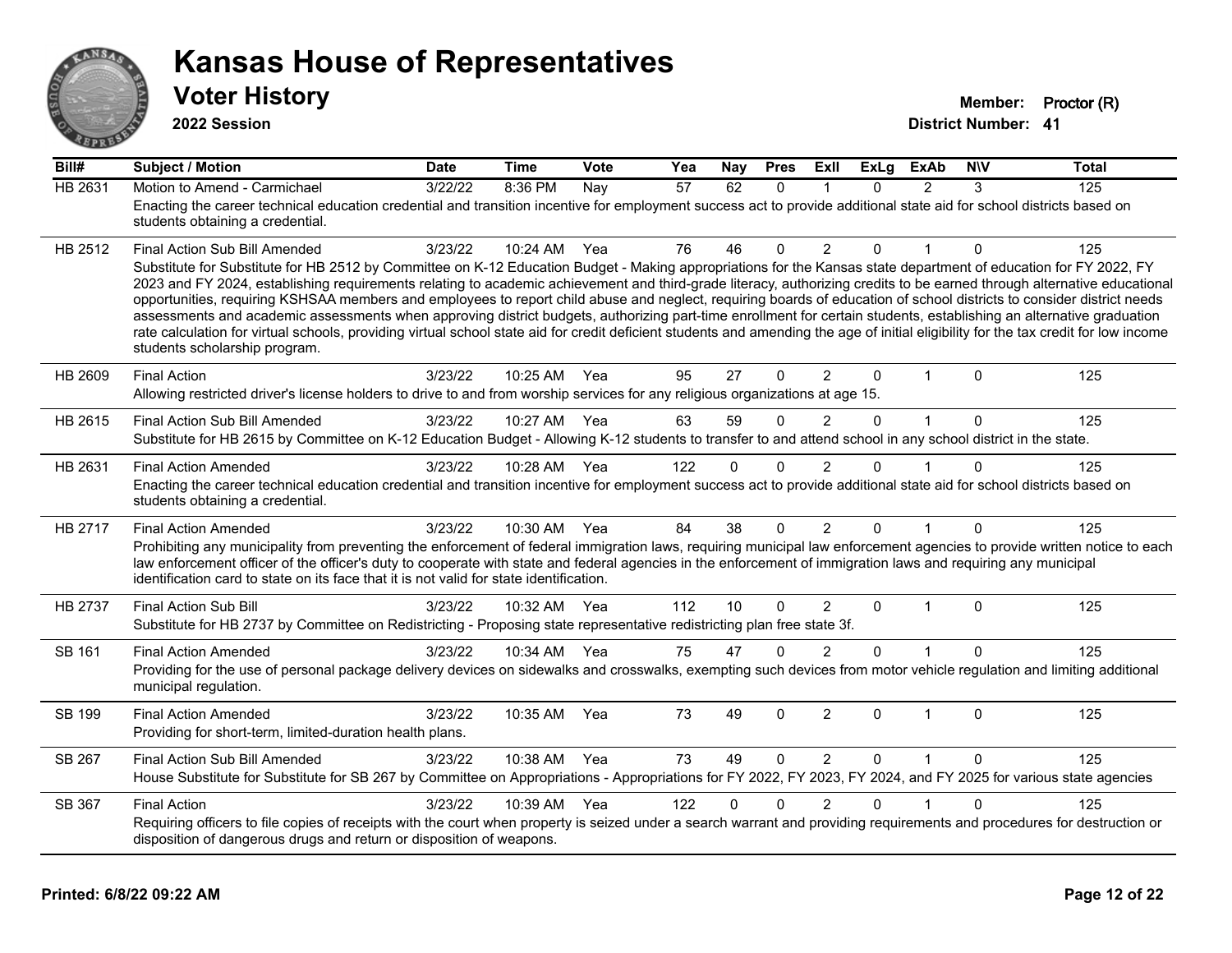

**2022 Session**

**Voter History Member: Proctor (R)** 

**Bill# Subject / Motion Date Time Vote Yea Nay Pres Exll ExLg ExAb N\V Total District Number: 41**

| SB 493       | <b>Final Action Amended</b>                                                                                                                                                                                                                                                                                                              | 3/23/22 | 10:40 AM Yea |     | 74  | 48           | $\Omega$       | $\overline{2}$ | $\Omega$     |                | $\Omega$     | 125 |
|--------------|------------------------------------------------------------------------------------------------------------------------------------------------------------------------------------------------------------------------------------------------------------------------------------------------------------------------------------------|---------|--------------|-----|-----|--------------|----------------|----------------|--------------|----------------|--------------|-----|
|              | Prohibiting cities and counties from regulating plastic and other containers designed for the consumption, transportation or protection of merchandise, food or<br>beverages.                                                                                                                                                            |         |              |     |     |              |                |                |              |                |              |     |
| HB 2231      | Motion to Concur                                                                                                                                                                                                                                                                                                                         | 3/23/22 | 10:43 AM     | Yea | 118 | 3            | $\mathbf 1$    | $\overline{2}$ | 0            |                | $\mathbf 0$  | 125 |
|              | Amending the definition of the crime of conducting a pyramid promotional scheme, providing for an exemption and defining key terms.                                                                                                                                                                                                      |         |              |     |     |              |                |                |              |                |              |     |
| SB 506       | <b>Emergency Final Action</b>                                                                                                                                                                                                                                                                                                            | 3/23/22 | 12:48 PM Yea |     | 117 | 5            | $\Omega$       | $\overline{2}$ | $\Omega$     |                | $\mathbf 0$  | 125 |
|              | Providing for the north central Kansas down syndrome society distinctive license plate.                                                                                                                                                                                                                                                  |         |              |     |     |              |                |                |              |                |              |     |
| SB 434       | <b>Emergency Final Action</b>                                                                                                                                                                                                                                                                                                            | 3/23/22 | 12:49 PM Yea |     | 122 | $\mathbf{0}$ | $\mathbf{0}$   | $\overline{2}$ | $\Omega$     | $\mathbf{1}$   | $\Omega$     | 125 |
|              | Creating exemptions in the open records act for records that contain captured license plate data or that pertain to the location of an automated license plate recognition<br>system.                                                                                                                                                    |         |              |     |     |              |                |                |              |                |              |     |
| HB 2340      | <b>Emergency Final Action Amended</b>                                                                                                                                                                                                                                                                                                    | 3/23/22 | 12:50 PM     | Nav | 79  | 43           | $\mathbf{0}$   | $\overline{2}$ | 0            | -1             | $\mathbf{0}$ | 125 |
|              | Increasing the minimum age to 21 to purchase or possess cigarettes and tobacco products.                                                                                                                                                                                                                                                 |         |              |     |     |              |                |                |              |                |              |     |
| HB 2492      | <b>Emergency Final Action Amended</b>                                                                                                                                                                                                                                                                                                    | 3/23/22 | 12:52 PM Yea |     | 116 | 6            | $\mathbf{0}$   | $\overline{2}$ | $\mathbf{0}$ | $\mathbf{1}$   | $\mathbf{0}$ | 125 |
|              | Submitting claims against the state by the joint committee on special claims against the state.                                                                                                                                                                                                                                          |         |              |     |     |              |                |                |              |                |              |     |
| <b>SB 12</b> | <b>Emergency Final Action Amended</b>                                                                                                                                                                                                                                                                                                    | 3/23/22 | 12:53 PM Yea |     | 117 | 5            | $\mathbf 0$    | $\overline{2}$ | $\Omega$     | $\overline{1}$ | $\mathbf{0}$ | 125 |
|              | Requiring the Kansas department for children and families to implement performance-based contracts.                                                                                                                                                                                                                                      |         |              |     |     |              |                |                |              |                |              |     |
| HB 2502      | <b>Emergency Final Action Amended</b>                                                                                                                                                                                                                                                                                                    | 3/23/22 | 12:54 PM Yea |     | 112 | 10           | $\mathbf{0}$   | $\overline{2}$ | $\mathbf 0$  | $\mathbf{1}$   | $\Omega$     | 125 |
|              | Authorizing retail liquor stores to sell and deliver alcoholic liquor and cereal malt beverages to a caterer, public venue, club or drinking establishment located in any<br>county.                                                                                                                                                     |         |              |     |     |              |                |                |              |                |              |     |
| HB 2716      | <b>Emergency Final Action</b>                                                                                                                                                                                                                                                                                                            | 3/23/22 | 12:55 PM Yea |     | 122 | $\Omega$     | $\Omega$       | $\overline{2}$ | $\Omega$     |                | $\Omega$     | 125 |
|              | Concerning the authorization of educational benefits for spouses and dependents of deceased, injured or disabled public safety officers and employees and certain<br>deceased, injured or disabled military personnel and prisoners of war; definitions; increasing the limitation on reimbursements to Kansas educational institutions. |         |              |     |     |              |                |                |              |                |              |     |
|              |                                                                                                                                                                                                                                                                                                                                          |         |              |     |     |              |                |                |              |                |              |     |
| HB 2495      | <b>Emergency Final Action Amended</b>                                                                                                                                                                                                                                                                                                    | 3/23/22 | 12:56 PM Yea |     | 107 | 13           | $\overline{2}$ | $\overline{2}$ | $\Omega$     |                | $\Omega$     | 125 |
|              | Prohibiting the disclosure of personal information about a person's affiliation with an entity that is exempt from federal income taxation under section 501(c) of the<br>federal internal revenue code.                                                                                                                                 |         |              |     |     |              |                |                |              |                |              |     |
| SB 150       | <b>Emergency Final Action Amended</b>                                                                                                                                                                                                                                                                                                    | 3/23/22 | 12:59 PM Yea |     | 75  | 47           | $\mathbf{0}$   | $\overline{2}$ | $\Omega$     |                | $\Omega$     | 125 |
|              | Defining and prohibiting certain deceptive lawsuit advertising practices and restricting the use or disclosure of protected health information to solicit individuals for legal<br>services.                                                                                                                                             |         |              |     |     |              |                |                |              |                |              |     |
| SB 450       | <b>Emergency Final Action</b>                                                                                                                                                                                                                                                                                                            | 3/23/22 | 1:00 PM      | Yea | 117 | 5            | $\mathbf{0}$   | $\overline{2}$ | $\Omega$     |                | $\Omega$     | 125 |
|              | Sub for SB 450 by Committee on Financial Institutions and Insurance: Eliminating the crediting to the Kansas public employees retirement fund of 80% of the proceeds                                                                                                                                                                     |         |              |     |     |              |                |                |              |                |              |     |
|              | from the sale of surplus real estate, authorizing state educational institutions to sell and convey real property given to such state educational institutions as an<br>endowment, bequest or gift and authorizing the state board of regents to adopt policies relating to such sale and conveyance.                                    |         |              |     |     |              |                |                |              |                |              |     |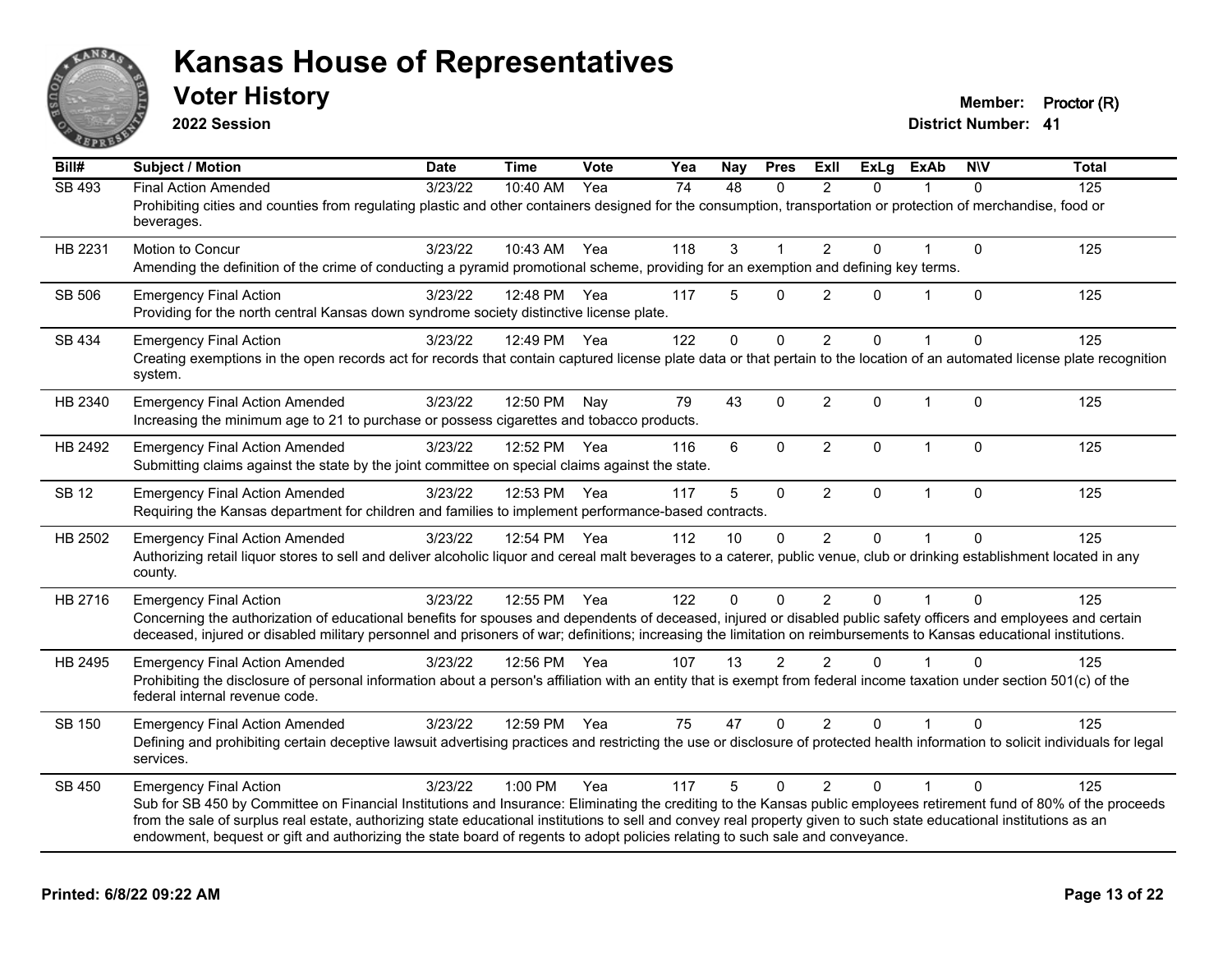

**2022 Session**

**Voter History Member: Proctor (R)** 

| Bill#          | Subject / Motion                                                                                                                                                                                                                                                                                                         | <b>Date</b> | <b>Time</b> | Vote | Yea | Nav            | <b>Pres</b> | ExII           | <b>ExLg</b> | <b>ExAb</b>    | <b>NIV</b>     | <b>Total</b> |
|----------------|--------------------------------------------------------------------------------------------------------------------------------------------------------------------------------------------------------------------------------------------------------------------------------------------------------------------------|-------------|-------------|------|-----|----------------|-------------|----------------|-------------|----------------|----------------|--------------|
| <b>HB 2504</b> | <b>Emergency Final Action Sub Bill</b>                                                                                                                                                                                                                                                                                   | 3/23/22     | 1:01 PM     | Yea  | 122 | $\Omega$       | $\Omega$    | 2              | 0           | 1              | $\Omega$       | 125          |
|                | Substitute for HB 2504 by Committee on Transportation - Allowing the printing of the international symbol of access for disabled veteran distinctive license plates and<br>certain parking privileges for disabled veterans who meet certain physical disability definitions.                                            |             |             |      |     |                |             |                |             |                |                |              |
| SB 405         | <b>Emergency Final Action Amended</b>                                                                                                                                                                                                                                                                                    | 3/23/22     | $1:02$ PM   | Yea  | 122 | 0              | $\Omega$    | $\overline{2}$ | 0           | $\mathbf{1}$   | $\Omega$       | 125          |
|                | Authorizing the state historical society to convey certain real property to the Shawnee Tribe.                                                                                                                                                                                                                           |             |             |      |     |                |             |                |             |                |                |              |
| HB 2697        | <b>Emergency Final Action Amended</b>                                                                                                                                                                                                                                                                                    | 3/23/22     | 1:02 PM     | Yea  | 122 | $\mathbf 0$    | $\Omega$    | $\overline{2}$ | 0           | 1              | $\Omega$       | 125          |
|                | Making changes to the process for evaluating and treating people who are undergoing evaluation for competency to stand trial and allowing such evaluation and<br>treatment at various facilities.                                                                                                                        |             |             |      |     |                |             |                |             |                |                |              |
| HB 2596        | <b>Emergency Final Action Amended</b>                                                                                                                                                                                                                                                                                    | 3/23/22     | 1:03 PM     | Yea  | 122 | 0              | $\Omega$    | 2              | 0           | 1              | $\Omega$       | 125          |
|                | Authorizing the board of education of a school district to contract with transportation network companies to provide certain transportation services.                                                                                                                                                                    |             |             |      |     |                |             |                |             |                |                |              |
| SB 563         | <b>EFA Sub Bill Amended</b>                                                                                                                                                                                                                                                                                              | 3/23/22     | 1:36 PM     | Yea  | 112 | 9              | $\Omega$    | $\overline{2}$ | 0           | $\overline{2}$ | $\Omega$       | 125          |
|                | Substitute for SB 563 by Committee on Redistricting - Proposing state senatorial redistricting plan liberty three.                                                                                                                                                                                                       |             |             |      |     |                |             |                |             |                |                |              |
| HB 2458        | Motion to Concur                                                                                                                                                                                                                                                                                                         | 3/29/22     | 10:43 AM    | Yea  | 121 | $\Omega$       | $\Omega$    | 2              | $\Omega$    | $\overline{2}$ | $\Omega$       | 125          |
|                | Senate Substitute for HB 2458 by Committee on Transportation - Limiting the liability of optometrists and ophthalmologists who report information to the division of<br>vehicles relating to a person's vision.                                                                                                          |             |             |      |     |                |             |                |             |                |                |              |
| HB 2228        | <b>Motion to Concur</b>                                                                                                                                                                                                                                                                                                  | 3/29/22     | 10:46 AM    | Yea  | 121 | 0              | $\Omega$    | 2              | 0           | $\overline{2}$ | $\Omega$       | 125          |
|                | Requiring law enforcement agencies to adopt a policy regarding submission of sexual assault evidence kits and allowing evidence collection at child advocacy centers<br>or other facilities.                                                                                                                             |             |             |      |     |                |             |                |             |                |                |              |
| HB 2075        | Mot to Concur in Conference                                                                                                                                                                                                                                                                                              | 3/29/22     | 10:49 AM    | Yea  | 121 | 0              | $\Omega$    | 2              | 0           | $\overline{2}$ | $\Omega$       | 125          |
|                | Allowing venue for an adoption when the state is the agency to be where the state agency or its subcontracting agency has an office.                                                                                                                                                                                     |             |             |      |     |                |             |                |             |                |                |              |
| HB 2537        | Mot to Concur in Conference                                                                                                                                                                                                                                                                                              | 3/29/22     | 10:51 AM    | Yea  | 121 | $\Omega$       | $\Omega$    | $\mathfrak{p}$ | $\Omega$    | $\overline{2}$ | $\Omega$       | 125          |
|                | Requiring the insurance department to hold a hearing in cases involving an order under the Kansas administrative procedure act.                                                                                                                                                                                          |             |             |      |     |                |             |                |             |                |                |              |
| HB 2605        | <b>Motion to Concur</b>                                                                                                                                                                                                                                                                                                  | 3/29/22     | 10:54 AM    | Yea  | 119 | $\overline{2}$ | $\Omega$    | 2              | 0           | $\mathfrak{p}$ | $\Omega$       | 125          |
|                | Increasing the rural population requirement maximum for the veterinary training program for rural Kansas and creating a food animal percentage requirement that may<br>be fulfilled in lieu thereof.                                                                                                                     |             |             |      |     |                |             |                |             |                |                |              |
| HB 2607        | Mot to Concur in Conference                                                                                                                                                                                                                                                                                              | 3/30/22     | 11:33 AM    | Yea  | 123 | 0              | $\Omega$    |                | $\Omega$    | $\Omega$       |                | 125          |
|                | Clarifying the time limitations for habeas corpus claims, requiring earlier notice of anticipated release from custody of a person who may be a sexually violent predator to<br>the attorney general and a multidisciplinary team and specifying where such person will be detained during civil commitment proceedings. |             |             |      |     |                |             |                |             |                |                |              |
| HB 2564        | Mot to Concur in Conference                                                                                                                                                                                                                                                                                              | 3/30/22     | 11:35 AM    | Yea  | 123 | 0              | $\Omega$    | $\overline{1}$ | 0           | $\Omega$       | $\overline{1}$ | 125          |
|                | Updating the version of risk-based capital instructions in effect.                                                                                                                                                                                                                                                       |             |             |      |     |                |             |                |             |                |                |              |
| HB 2386        | Motion to Concur                                                                                                                                                                                                                                                                                                         | 3/30/22     | 11:38 AM    | Yea  | 120 | 3              | $\Omega$    | 1              | 0           | $\mathbf 0$    | $\mathbf{1}$   | 125          |
|                | Establishing requirements for the payment and reimbursement of dental services by a dental benefit plan.                                                                                                                                                                                                                 |             |             |      |     |                |             |                |             |                |                |              |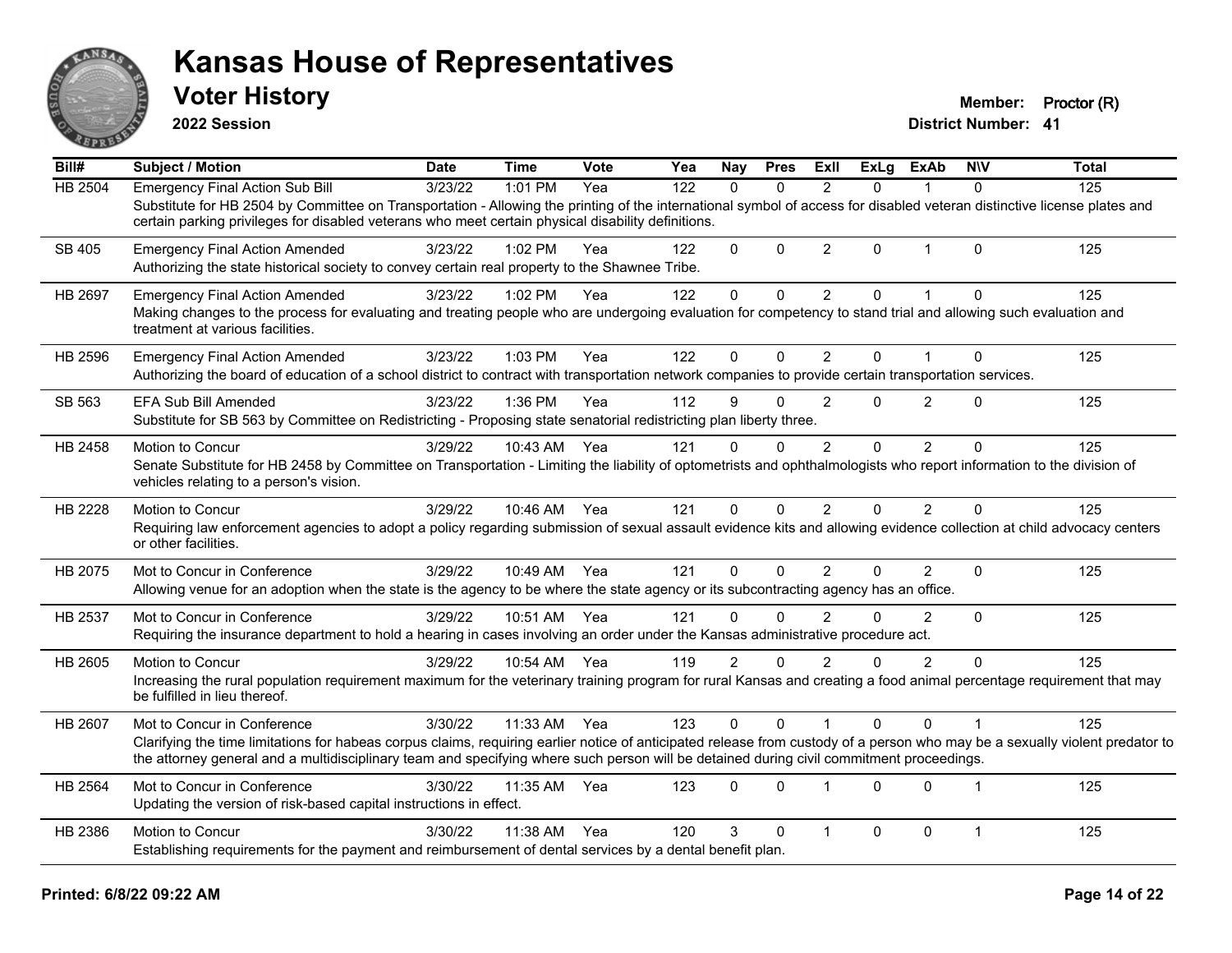

**2022 Session**

**Voter History Member: Proctor (R)** 

| Bill#        | <b>Subject / Motion</b>                                                                                                                                                                                                                                                                                                                                                                                                                                                                                                                                                                          | <b>Date</b> | <b>Time</b> | Vote | Yea | Nay          | <b>Pres</b>  | ExII          | <b>ExLg</b>    | <b>ExAb</b>    | <b>NIV</b>    | <b>Total</b> |
|--------------|--------------------------------------------------------------------------------------------------------------------------------------------------------------------------------------------------------------------------------------------------------------------------------------------------------------------------------------------------------------------------------------------------------------------------------------------------------------------------------------------------------------------------------------------------------------------------------------------------|-------------|-------------|------|-----|--------------|--------------|---------------|----------------|----------------|---------------|--------------|
| <b>SB 62</b> | Motion to adopt CCR<br>Amending the standards for school-administered vision screenings for students, establishing the Kansas children's vision health and school readiness commission and                                                                                                                                                                                                                                                                                                                                                                                                       | 3/30/22     | 11:40 AM    | Yea  | 121 | 3            | $\Omega$     |               | 0              | $\Omega$       | $\Omega$      | 125          |
|              | relating to the powers and duties of the Kansas commission for the deaf and hard of hearing with regard to registration of interpreters, communication access services<br>guidelines and adoption of rules and regulations.                                                                                                                                                                                                                                                                                                                                                                      |             |             |      |     |              |              |               |                |                |               |              |
| SB 84        | EFA Sub Bill Amended<br>House Substitute for Substitute for SB 84 by Committee on Federal and State Affairs - Authorizing sports wagering under the Kansas expanded lottery act.                                                                                                                                                                                                                                                                                                                                                                                                                 | 3/30/22     | 12:45 PM    | Nay  | 88  | 36           | $\Omega$     |               | $\Omega$       | $\Omega$       | 0             | 125          |
|              |                                                                                                                                                                                                                                                                                                                                                                                                                                                                                                                                                                                                  |             |             |      |     |              |              |               |                |                |               |              |
| SB 563       | Motion to adopt CCR<br>Substitute for SB 563 by Committee on Redistricting - Proposing state senatorial redistricting plan liberty three.                                                                                                                                                                                                                                                                                                                                                                                                                                                        | 3/30/22     | 5:56 PM     | Yea  | 83  | 40           | O            |               | U              |                | $\Omega$      | 125          |
| HB 2476      | Motion to adopt CCR                                                                                                                                                                                                                                                                                                                                                                                                                                                                                                                                                                              | 3/31/22     | 10:57 AM    | Yea  | 115 | 5            | $\Omega$     | 2             | $\overline{2}$ | 1              | $\Omega$      | 125          |
|              | Providing for the silver star medal, bronze star medal, city of Hutchinson and daughters of the American revolution distinctive license plates and four distinctive license<br>plates for the Kansas department of wildlife and parks; authorizing the printing of the international symbol of access for disabled veteran distinctive license plates and<br>parking privileges for certain physically disabled veterans; allowing veteran distinctive license plate applicants to provide a DD214 form, DD form 2 (Retired) or a Kansas<br>veteran driver's license as proof of veteran status. |             |             |      |     |              |              |               |                |                |               |              |
| HB 2478      | Motion to adopt CCR                                                                                                                                                                                                                                                                                                                                                                                                                                                                                                                                                                              | 3/31/22     | 10:59 AM    | Yea  | 120 | $\Omega$     | $\Omega$     | $\mathcal{P}$ | $\mathcal{P}$  |                | $\Omega$      | 125          |
|              | Designating a portion of United States highway 166 as the SGT Evan S Parker memorial highway, a portion of U.S. highway 56 as the PFC Shane Austin memorial<br>highway, a portion of United States highway 69 as the Senator Tom R Van Sickle memorial highway, a certain bridge on K-126 as the Dennis Crain memorial bridge, a<br>portion of United States highway 69 as the AMM2c Walter Scott Brown memorial highway and bridges on K-66 highway as veterans memorial bridge.                                                                                                                |             |             |      |     |              |              |               |                |                |               |              |
| HB 2595      | Motion to adopt CCR                                                                                                                                                                                                                                                                                                                                                                                                                                                                                                                                                                              | 3/31/22     | 11:00 AM    | Yea  | 119 |              | ∩            | 2             | $\overline{2}$ | $\overline{1}$ | $\Omega$      | 125          |
|              | Making certain antique vehicle titling procedures applicable to vehicles having a model year 60 years old or older.                                                                                                                                                                                                                                                                                                                                                                                                                                                                              |             |             |      |     |              |              |               |                |                |               |              |
| HB 2448      | Motion to adopt CCR                                                                                                                                                                                                                                                                                                                                                                                                                                                                                                                                                                              | 3/31/22     | 2:55 PM     | Yea  | 70  | 46           | $\Omega$     | 5             | $\Omega$       | $\overline{2}$ | $\mathcal{P}$ | 125          |
|              | Senate Substitute for HB 2448 by Committee on Public Health and Welfare - Requiring able-bodied adults without dependents to complete an employment and training<br>program in order to receive food assistance.                                                                                                                                                                                                                                                                                                                                                                                 |             |             |      |     |              |              |               |                |                |               |              |
| SB 446       | Motion to adopt CCR                                                                                                                                                                                                                                                                                                                                                                                                                                                                                                                                                                              | 3/31/22     | 3:01 PM     | Yea  | 87  | 30           | $\Omega$     | 5             | $\Omega$       | $\overline{2}$ |               | 125          |
|              | Allowing restricted driver's license holders beginning at age 15 to drive to and from religious activities held by any religious organization and providing for the electronic<br>renewal of nondriver's identification card.                                                                                                                                                                                                                                                                                                                                                                    |             |             |      |     |              |              |               |                |                |               |              |
| SB 215       | Motion to adopt CCR                                                                                                                                                                                                                                                                                                                                                                                                                                                                                                                                                                              | 3/31/22     | 3:04 PM     | Yea  | 117 | $\mathbf{0}$ | $\mathbf{0}$ | 5             | $\Omega$       | $\overline{2}$ | 1             | 125          |
|              | Transferring the authority for postsecondary driver's education programs and driver training schools to the department of revenue and authorizing the board of education<br>of a school district to contract with transportation network companies to provide certain transportation services.                                                                                                                                                                                                                                                                                                   |             |             |      |     |              |              |               |                |                |               |              |
| HB 2005      | Motion to adopt CCR                                                                                                                                                                                                                                                                                                                                                                                                                                                                                                                                                                              | 3/31/22     | 3:11 PM     | Nay  | 73  | 45           | $\Omega$     | 5             | $\Omega$       | $\overline{2}$ | $\Omega$      | 125          |
|              | Excluding hot water supply boilers that have a nominal water capacity not exceeding 120 gallons from the provisions of the boiler safety act; creating the elevator safety<br>act to require safety standards, permit requirements, and insurance coverage for elevator contractors; requiring inspections of elevators and licensure for persons<br>installing, repairing and inspecting elevators; creating an elevator safety advisory board; establishing duties for the state fire marshal.                                                                                                 |             |             |      |     |              |              |               |                |                |               |              |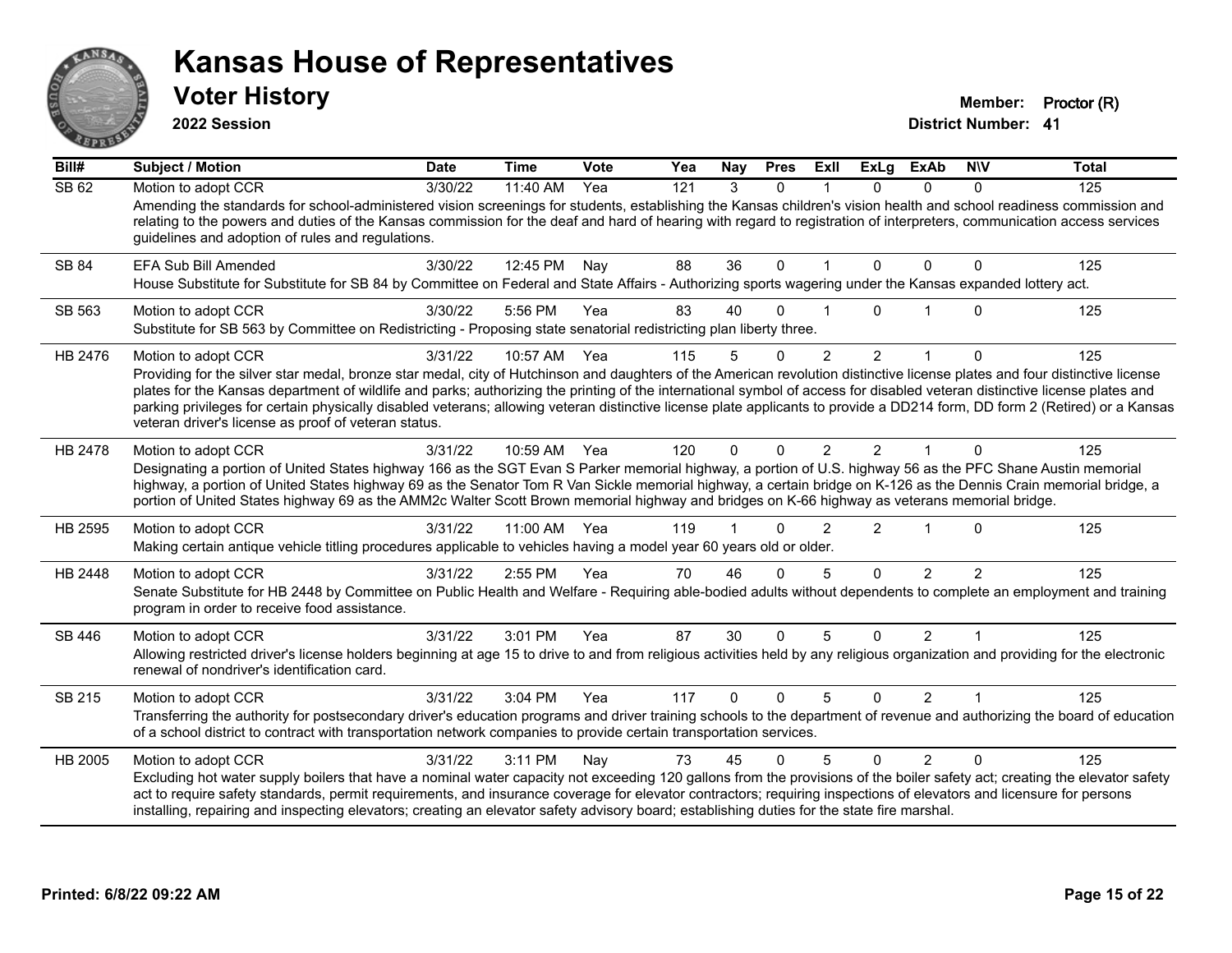

#### **2022 Session**

| Bill#           | <b>Subject / Motion</b>                                                                                                                                                                                                                                                                                                                                                                                                                                                                                                                                                                                                                                                                                                                                                                                                                                                                                                                                                                                                                                                                                                                          | <b>Date</b> | <b>Time</b> | Vote | Yea | Nay            | <b>Pres</b>  | Exll | <b>ExLg</b> | <b>ExAb</b>    | <b>NIV</b>   | <b>Total</b> |
|-----------------|--------------------------------------------------------------------------------------------------------------------------------------------------------------------------------------------------------------------------------------------------------------------------------------------------------------------------------------------------------------------------------------------------------------------------------------------------------------------------------------------------------------------------------------------------------------------------------------------------------------------------------------------------------------------------------------------------------------------------------------------------------------------------------------------------------------------------------------------------------------------------------------------------------------------------------------------------------------------------------------------------------------------------------------------------------------------------------------------------------------------------------------------------|-------------|-------------|------|-----|----------------|--------------|------|-------------|----------------|--------------|--------------|
| SB <sub>2</sub> | Motion to adopt CCR<br>Allowing consumption of beer, wine or other alcoholic liquor on the Kansas state fairgrounds; increasing the number of temporary permits an applicant may receive from<br>four to 12 permits per year; limiting what cities, counties or townships may charge for a temporary permit to not more than \$25 per day; crediting a portion of moneys<br>collected from the liquor drink tax and the liquor enforcement tax to the state fair capital improvements fund; requiring that licensed farm wineries be issued a cereal<br>malt beverage retailer license if the statutory requirements for such retailer license are satisfied; authorizing retail liquor stores to sell and deliver alcoholic liquor and<br>cereal malt beverages to a caterer, public venue, club or drinking establishment located in any adjacent county any county with a comer located within two miles<br>measured along the adjacent county boundary; Increasing the percentage of alcohol by volume allowed to not more than 16% for domestic table wine and the domestic<br>fortified wine threshold to more than 16% alcohol by volume. | 3/31/22     | 4:51 PM     | Yea  | 86  | 31             | $\Omega$     | 5    | 0           | 3              | $\Omega$     | 125          |
| <b>HB 2087</b>  | Motion to adopt CCR<br>Limiting the review of certain rules and regulations by the director of the budget and requiring review of rules and regulations every five years.                                                                                                                                                                                                                                                                                                                                                                                                                                                                                                                                                                                                                                                                                                                                                                                                                                                                                                                                                                        | 3/31/22     | 4:54 PM     | Yea  | 105 | 12             | $\mathbf 0$  | 5    | $\Omega$    | 3              | $\mathbf 0$  | 125          |
| HB 2559         | Motion to adopt CCR                                                                                                                                                                                                                                                                                                                                                                                                                                                                                                                                                                                                                                                                                                                                                                                                                                                                                                                                                                                                                                                                                                                              | 3/31/22     | 4:58 PM     | Yea  | 102 | 15             | $\Omega$     | 5    | $\Omega$    | 3              | $\mathbf 0$  | 125          |
| HB 2489         | Mot to Concur in Conference<br>Amending provisions of the technology-enabled fiduciary financial institutions act relating to out-of-state financial institutions, banks and trust companies conducting<br>fidfin transactions, fees and assessments, examinations, disclosures to consumers and requiring such institutions to be mandatory reporters for purposes of elder<br>abuse.                                                                                                                                                                                                                                                                                                                                                                                                                                                                                                                                                                                                                                                                                                                                                           | 3/31/22     | 5:01 PM     | Yea  | 117 | $\Omega$       | $\Omega$     | 5    | $\Omega$    | 3              | $\Omega$     | 125          |
| SB 91           | Motion to adopt CCR<br>House Substitute for SB 91 by Committee on Commerce, Labor and Economic Development - Providing liability protection for businesses, municipalities and<br>educational institutions that participate in high school work-based learning programs and providing that schools are responsible for injuries to students participating in<br>such programs                                                                                                                                                                                                                                                                                                                                                                                                                                                                                                                                                                                                                                                                                                                                                                    | 3/31/22     | 9:05 PM     | Yea  | 116 | $\Omega$       | $\Omega$     | 5    | 0           |                | $\Omega$     | 125          |
| <b>SB 421</b>   | Motion to adopt CCR<br>Transferring \$1,000,000,000 from the state general fund to the Kansas public employees retirement fund during fiscal year 2022 and eliminating certain level-dollar<br>KPERS employer contribution payments.                                                                                                                                                                                                                                                                                                                                                                                                                                                                                                                                                                                                                                                                                                                                                                                                                                                                                                             | 3/31/22     | 9:10 PM     | Yea  | 106 | 10             | $\Omega$     | 5    | $\Omega$    | 4              | $\mathbf{0}$ | 125          |
| SB 408          | Motion to adopt CCR<br>Increasing the criminal penalties for multiple thefts of mail; specifying that the crime of burglary includes, without authority, entering into or remaining within any locked<br>or secured portion of any dwelling, building or other structure, with intent to commit another crime therein; providing guidance to determine how offenders under the<br>supervision of two or more supervision agencies can have supervision consolidated into one agency; requiring an offender who raises error in such offender's criminal<br>history calculation for the first time on appeal to show prejudicial error and authorizing the court to correct an illegal sentence while a direct appeal is pending; and<br>transferring the responsibility to certify drug abuse treatment providers that participate in the certified drug abuse treatment program from the department of corrections<br>to the Kansas sentencing commission.                                                                                                                                                                                      | 3/31/22     | 9:15 PM     | Yea  | 114 | $\overline{2}$ | $\mathbf{0}$ | 5    | $\Omega$    | $\overline{4}$ | $\Omega$     | 125          |
| SB 366          | Motion to adopt CCR<br>Specifying that the crime of burglary includes, without authority, entering into or remaining within any locked or secured portion of any dwelling, building or other<br>structure, with intent to commit another crime therein.                                                                                                                                                                                                                                                                                                                                                                                                                                                                                                                                                                                                                                                                                                                                                                                                                                                                                          | 3/31/22     | $9:20$ PM   | Yea  | 116 | $\Omega$       | $\Omega$     | 5    | 0           |                | $\Omega$     | 125          |
| HB 2456         | Motion to adopt CCR<br>Establishing the Kansas kids lifetime combination hunting and fishing license.                                                                                                                                                                                                                                                                                                                                                                                                                                                                                                                                                                                                                                                                                                                                                                                                                                                                                                                                                                                                                                            | 3/31/22     | 11:22 PM    | Yea  | 93  | 20             | $\Omega$     | 5    | 0           | $\overline{7}$ | $\Omega$     | 125          |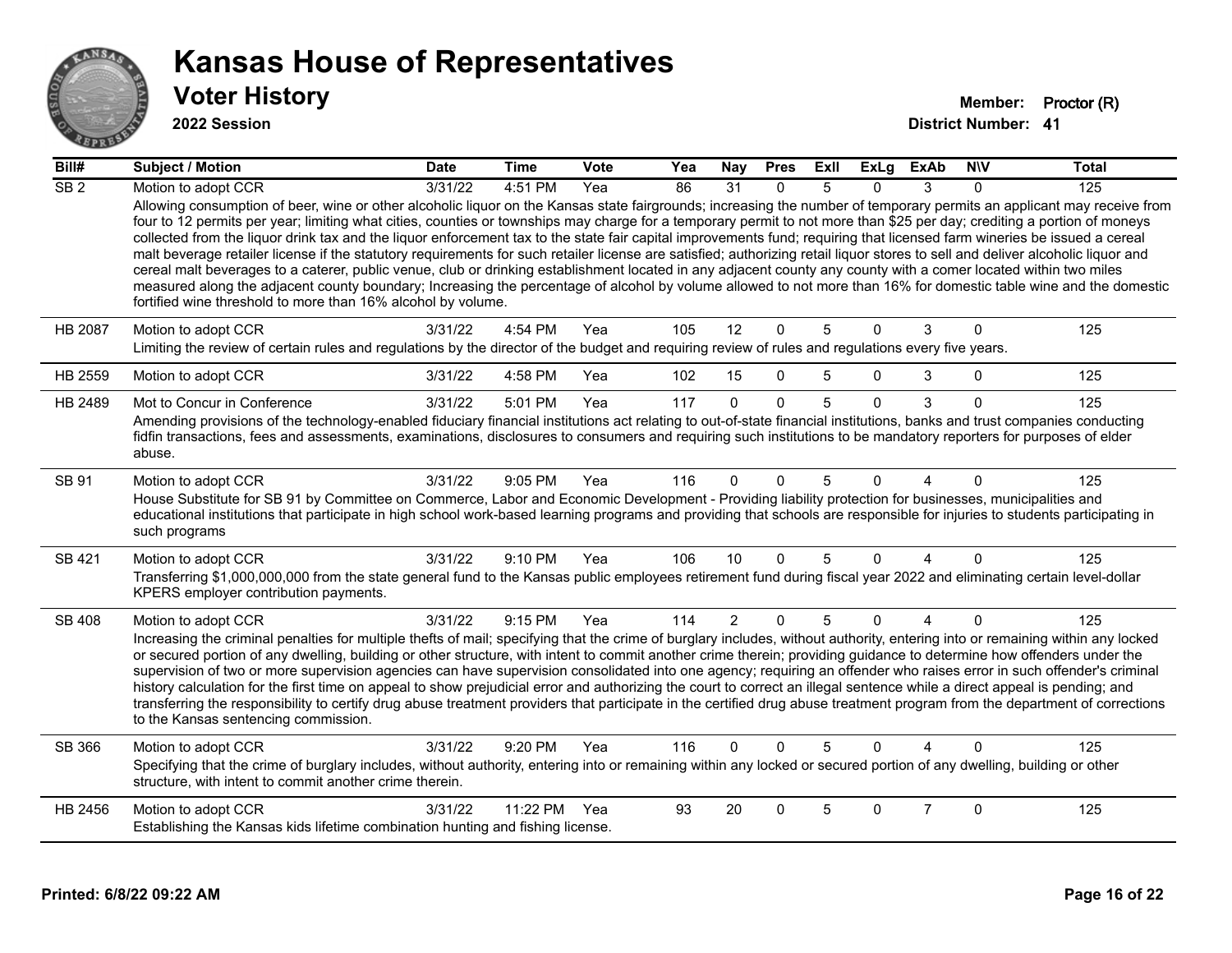

**2022 Session**

**Voter History Member: Proctor (R)** 

| Bill#          | <b>Subject / Motion</b>                                                                                                                                                                                                                                                                                                                                                                                                                                                         | <b>Date</b> | <b>Time</b> | Vote | Yea | Nay      | <b>Pres</b>  | ExII           | <b>ExLg</b> | <b>ExAb</b>    | <b>NIV</b>     | <b>Total</b> |
|----------------|---------------------------------------------------------------------------------------------------------------------------------------------------------------------------------------------------------------------------------------------------------------------------------------------------------------------------------------------------------------------------------------------------------------------------------------------------------------------------------|-------------|-------------|------|-----|----------|--------------|----------------|-------------|----------------|----------------|--------------|
| <b>HB 2703</b> | Motion to adopt CCR                                                                                                                                                                                                                                                                                                                                                                                                                                                             | 3/31/22     | 11:25 PM    | Yea  | 110 | 3        | $\Omega$     | 5              | 0           |                | $\Omega$       | 125          |
|                | Changing law relating to employment including employment security law provisions regarding the employment security fund status and employer contribution rates and<br>the definition of employment to conform with federal law, making revisions to the department of labor's my reemployment plan program and enacting the Kansas<br>targeted employment act to facilitate employment of persons with developmental disabilities through a tax credit incentive for employers. |             |             |      |     |          |              |                |             |                |                |              |
| 0              | Motion to Adjourn - Helgerson                                                                                                                                                                                                                                                                                                                                                                                                                                                   | 3/31/22     | 11:32 PM    | Nay  | 29  | 77       | $\Omega$     | 5              | 0           |                |                | 125          |
| SB 200         | Motion to adopt CCR                                                                                                                                                                                                                                                                                                                                                                                                                                                             | 4/1/22      | 11:16 AM    | Yea  | 112 | 2        | $\mathbf{0}$ | 7              | $\Omega$    | 2              | $\overline{2}$ | 125          |
|                | Expanding the pharmacist scope of practice to include initiation of therapy for certain conditions, updating provisions of the prescription monitoring program act relating<br>to program data, storage and access and increasing the membership of the advisory committee.                                                                                                                                                                                                     |             |             |      |     |          |              |                |             |                |                |              |
| SB 343         | Motion to adopt CCR                                                                                                                                                                                                                                                                                                                                                                                                                                                             | 4/1/22      | $11:19$ AM  | Yea  | 115 | 0        | $\Omega$     | 7              | $\Omega$    | $\overline{2}$ |                | 125          |
|                | Providing considerations for in family law, adoption, foster care, guardianship and child in need of care proceedings for parents or prospective parents who are blind and<br>updating the term "hearing impaired" to "hard of hearing" in statutes related to persons with hearing loss.                                                                                                                                                                                       |             |             |      |     |          |              |                |             |                |                |              |
| SB 453         | Motion to adopt CCR                                                                                                                                                                                                                                                                                                                                                                                                                                                             | 4/1/22      | 11:22 AM    | Yea  | 116 | $\Omega$ | O            | $\overline{7}$ | 0           | 2              | $\Omega$       | 125          |
|                | Requiring unlicensed employees in adult care homes to complete certain training requirements, reinstating the social worker applicant option for board-approved                                                                                                                                                                                                                                                                                                                 |             |             |      |     |          |              |                |             |                |                |              |
|                | postgraduate supervised experience, allowing master's and clinical level licensees to take the baccalaureate addiction counselor test and requiring the behavioral<br>sciences regulatory board to accept a master of social work degree from Fort Hays state university as from an accredited college or university.                                                                                                                                                           |             |             |      |     |          |              |                |             |                |                |              |
| SB 286         | Motion to Adopt CCR                                                                                                                                                                                                                                                                                                                                                                                                                                                             | 4/1/22      | 12:44 PM    | Nav  | 64  | 51       |              |                | U           | 2              | $\Omega$       | 125          |
|                | House Substitute for Substitute for SB 286 by Committee on Judiciary - Continuing the governmental response to the COVID-19 pandemic in Kansas by extending the                                                                                                                                                                                                                                                                                                                 |             |             |      |     |          |              |                |             |                |                |              |
|                | expanded use of telemedicine, the suspension of certain requirements related to medical care facilities and immunity from civil liability for certain healthcare providers,<br>certain persons conducting business in this state and covered facilities for COVID-19 claims until January 20, 2023, creating the crime of interference with the conduct                                                                                                                         |             |             |      |     |          |              |                |             |                |                |              |
|                | of a hospital and increasing the criminal penalties for battery of a healthcare provider.                                                                                                                                                                                                                                                                                                                                                                                       |             |             |      |     |          |              |                |             |                |                |              |
| SB 267         | Motion to adopt CCR                                                                                                                                                                                                                                                                                                                                                                                                                                                             | 4/1/22      | 4:05 PM     | Yea  | 104 | 12       | $\Omega$     | 7              | 0           | 2              | $\Omega$       | 125          |
|                | House Substitute for Substitute for SB 267 by Committee on Appropriations - Appropriations for FY 2022, FY 2023, FY 2024, FY 2025, FY26 and FY27 for various state<br>agencies.                                                                                                                                                                                                                                                                                                 |             |             |      |     |          |              |                |             |                |                |              |
| HB 2279        | Mot to Concur in Conference                                                                                                                                                                                                                                                                                                                                                                                                                                                     | 4/1/22      | 5:21 PM     | Yea  | 80  | 34       | $\Omega$     |                | n           |                |                | 125          |
|                | Senate substitute for HB 2279 by committee on public health and welfare - Amending the advanced practice registered nurse authorized scope of practice to permit the<br>prescribing of drugs without a supervising physician.                                                                                                                                                                                                                                                   |             |             |      |     |          |              |                |             |                |                |              |
| HB 2109        | Motion to adopt CCR                                                                                                                                                                                                                                                                                                                                                                                                                                                             | 4/1/22      | 6:18 PM     | Yea  | 92  | 20       |              |                | n           | 5              |                | 125          |
|                | Prohibiting the disclosure of personal information about a person's affiliation with an entity that is exempt from federal income taxation under section 501(c) of the<br>federal internal revenue code and continuing in existence certain exceptions to the disclosure of public records under the open records act.                                                                                                                                                          |             |             |      |     |          |              |                |             |                |                |              |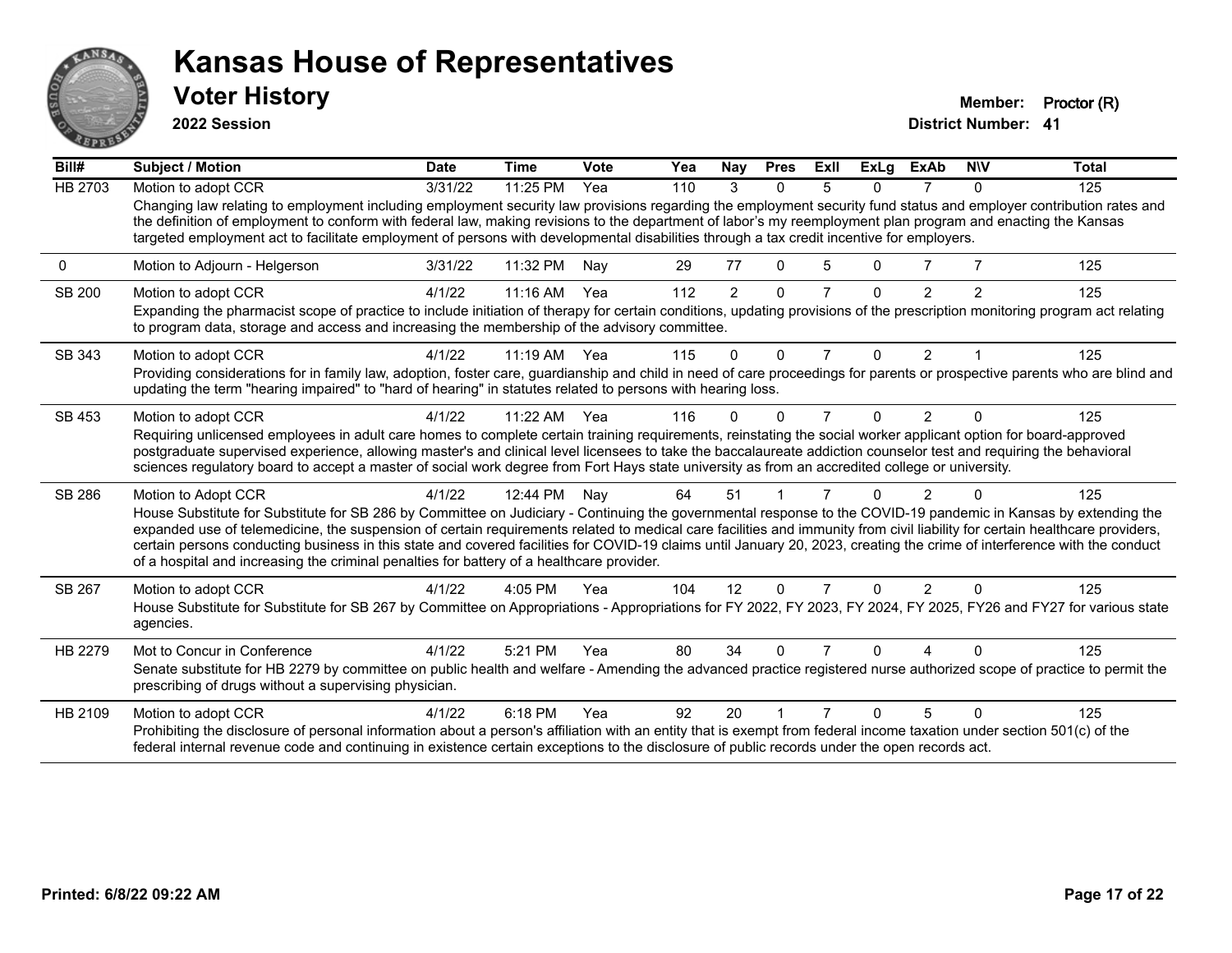

**2022 Session**

| Bill#          | <b>Subject / Motion</b>                                                                                                                                                                                                                                                                                                                                                                                                                                                                                                                                                                                                                                                                                                                                                                                                                                                                                                                                                                                                                                                                                                                                                                               | <b>Date</b> | <b>Time</b> | <b>Vote</b> | Yea | Nay      | <b>Pres</b> | ExII | <b>ExLg</b> | <b>ExAb</b> | <b>NIV</b> | <b>Total</b> |
|----------------|-------------------------------------------------------------------------------------------------------------------------------------------------------------------------------------------------------------------------------------------------------------------------------------------------------------------------------------------------------------------------------------------------------------------------------------------------------------------------------------------------------------------------------------------------------------------------------------------------------------------------------------------------------------------------------------------------------------------------------------------------------------------------------------------------------------------------------------------------------------------------------------------------------------------------------------------------------------------------------------------------------------------------------------------------------------------------------------------------------------------------------------------------------------------------------------------------------|-------------|-------------|-------------|-----|----------|-------------|------|-------------|-------------|------------|--------------|
| <b>HB 2299</b> | Motion to adopt CCR<br>Requiring retention of fingerprints by the Kansas bureau of investigation for participation in the federal rap back program; imposing restrictions on surveillance by certain<br>employees of the Kansas department of wildlife and parks on private property; expanding the jurisdiction and powers of law enforcement officers to include situations<br>when an activity is observed leading the officer to reasonably suspect a person is committing, has committed or is about to commit a crime and reasonably believe that<br>a person is in imminent danger of death or bodily injury without immediate action; allowing a search warrant to be executed within 240 hours from the time of issuance;<br>and directing the Kansas department for children and families to share certain information with investigating law enforcement agencies.                                                                                                                                                                                                                                                                                                                         | 4/1/22      | 6:23 PM     | Yea         | 110 | 3        | $\Omega$    |      | 0           | 5           | 0          | 125          |
| HB 2508        | Motion to adopt CCR<br>Modifying the definition of possession in the Kansas criminal code, modifying the elements of and making changes to the criminal penalties of abuse of a child, requiring<br>a forfeiture of an appearance bond to be set aside in certain circumstances, permitting testimony to be presented using a two-way electronic audio-video communication<br>device during a preliminary hearing, making changes to the process for evaluating and treating people who are undergoing evaluation for competency to stand trial and<br>allowing mobile competency evaluations.                                                                                                                                                                                                                                                                                                                                                                                                                                                                                                                                                                                                        | 4/1/22      | 6:28 PM     | Yea         | 113 |          |             |      |             |             |            | 125          |
| HB 2377        | Motion to adopt CCR<br>Revising laws relating to operating an aircraft under the influence, including prescribing criminal and administrative penalties and providing for testing of blood, breath,<br>urine or other bodily substances, and preliminary screening tests of breath or oral fluid; authorizing reinstatement of a driver's license for certain persons with an ignition<br>interlock device restriction; requiring persons with an ignition interlock device restriction to complete the ignition interlock device program before driving privileges are<br>fully reinstated; providing for reduced ignition interlock device program costs for certain persons; providing that the highway patrol has oversight of state certification of<br>ignition interlock manufacturers and their service providers; modifying the criminal penalties for driving a commercial motor vehicle under the influence and driving under<br>the influence; increasing the period of disqualification for certain offenses committed by a person with commercial driving privileges; and prohibiting prosecuting<br>attorneys from concealing certain traffic violations from the CDLIS driver report. | 4/1/22      | 6:34 PM     | Yea         | 101 | 12       | $\Omega$    |      | 0           | 5           | $\Omega$   | 125          |
| HB 2361        | Motion to adopt CCR<br>Senate Substitute for HB 2361 by Committee on Judiciary - Removing the requirement that all district court judges in Douglas county serve on the board of trustees of<br>the law library, authorizing the supreme court to adopt rules establishing specialty court programs, creating the specialty court funding advisory committee and the<br>specialty court resources fund, authorizing courts to order defendants to participate in specialty court programs and allowing expungement of certain convictions when<br>defendants complete the requirements of such programs.                                                                                                                                                                                                                                                                                                                                                                                                                                                                                                                                                                                              | 4/1/22      | 6:39 PM     | Yea         | 113 | $\Omega$ | $\Omega$    |      | 0           | 5           | $\Omega$   | 125          |
| <b>SB 58</b>   | Motion to adopt CCR<br>Establishing the parents' bill of rights for parents of students attending elementary or secondary school in this state.                                                                                                                                                                                                                                                                                                                                                                                                                                                                                                                                                                                                                                                                                                                                                                                                                                                                                                                                                                                                                                                       | 4/1/22      | $6:57$ PM   | Yea         | 67  | 46       | $\Omega$    |      | n           | 5           | $\Omega$   | 125          |
| SB 160         | Motion to adopt CCR<br>Enacting the fairness in women's sports act to require that student athletic teams only include members who are of the same biological sex unless designated as coed.                                                                                                                                                                                                                                                                                                                                                                                                                                                                                                                                                                                                                                                                                                                                                                                                                                                                                                                                                                                                          | 4/1/22      | $8:00$ PM   | Yea         | 74  | 39       |             |      | n           | 5           | $\Omega$   | 125          |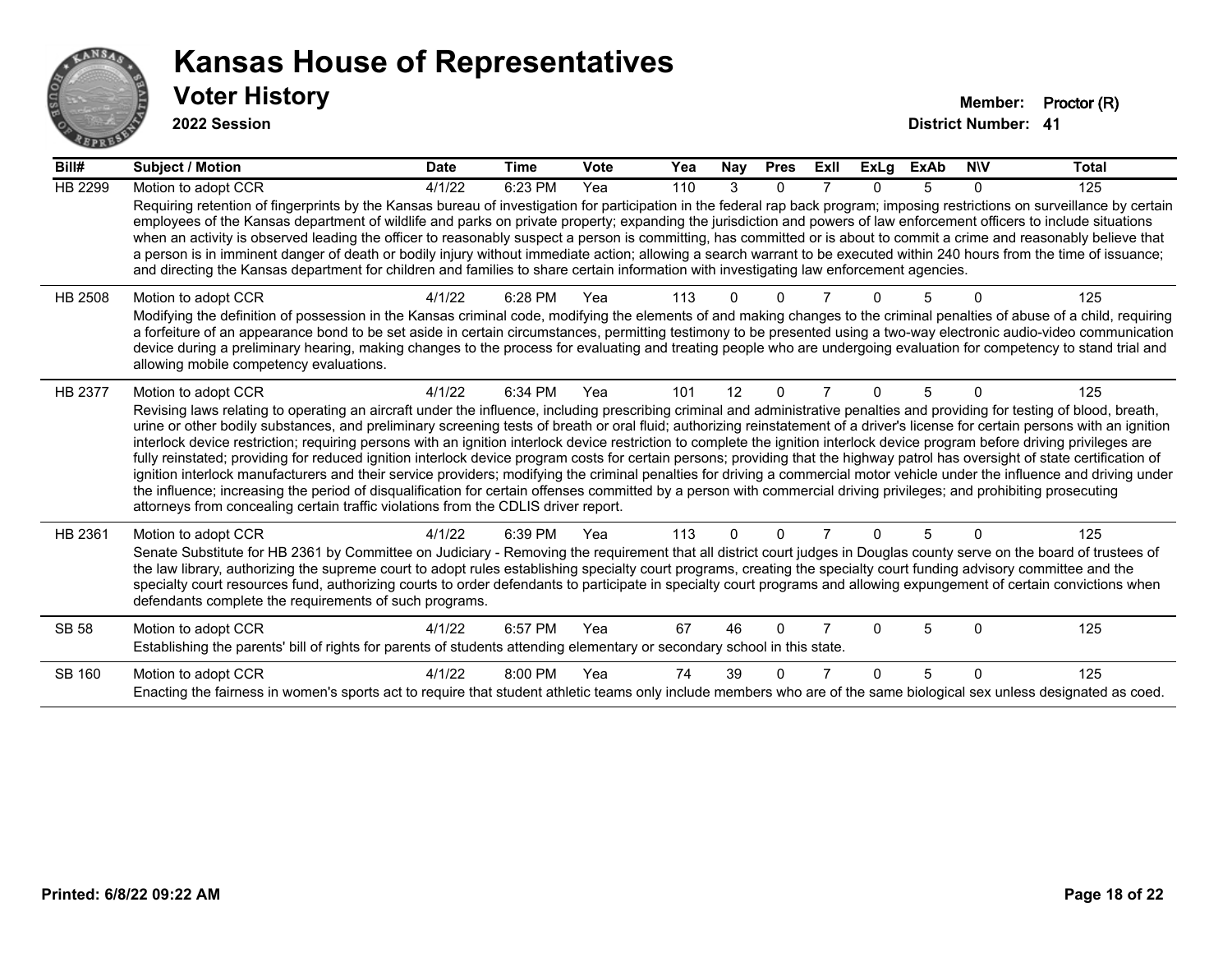

#### **Voter History Member: Proctor (R) Kansas House of Representatives**

**2022 Session**

| Bill#           | <b>Subject / Motion</b>                                                                                                                                                                                                                                                                                                                                                                                                                                                                                                                                                                                                                                                                                                                                                                                                                                                                                                                                                                                                                                                                                                                                                                                                                                                                                                                                                                                                                                                                                                                                                                                                                                                                                                                                                                                                                                                                                                                                                                                                                                                                                                                                                                                                                                                                                                                                                                                                                                                                                                                                                                                                                                                                                                                                                                                                                                                                                                                                                                                                                                                                                                                                                     | <b>Date</b> | Time     | Vote | Yea | Nay          | <b>Pres</b> | Exll           |          | ExLg ExAb      | <b>NIV</b> | <b>Total</b> |
|-----------------|-----------------------------------------------------------------------------------------------------------------------------------------------------------------------------------------------------------------------------------------------------------------------------------------------------------------------------------------------------------------------------------------------------------------------------------------------------------------------------------------------------------------------------------------------------------------------------------------------------------------------------------------------------------------------------------------------------------------------------------------------------------------------------------------------------------------------------------------------------------------------------------------------------------------------------------------------------------------------------------------------------------------------------------------------------------------------------------------------------------------------------------------------------------------------------------------------------------------------------------------------------------------------------------------------------------------------------------------------------------------------------------------------------------------------------------------------------------------------------------------------------------------------------------------------------------------------------------------------------------------------------------------------------------------------------------------------------------------------------------------------------------------------------------------------------------------------------------------------------------------------------------------------------------------------------------------------------------------------------------------------------------------------------------------------------------------------------------------------------------------------------------------------------------------------------------------------------------------------------------------------------------------------------------------------------------------------------------------------------------------------------------------------------------------------------------------------------------------------------------------------------------------------------------------------------------------------------------------------------------------------------------------------------------------------------------------------------------------------------------------------------------------------------------------------------------------------------------------------------------------------------------------------------------------------------------------------------------------------------------------------------------------------------------------------------------------------------------------------------------------------------------------------------------------------------|-------------|----------|------|-----|--------------|-------------|----------------|----------|----------------|------------|--------------|
| HB 2239         | Motion to adopt CCR                                                                                                                                                                                                                                                                                                                                                                                                                                                                                                                                                                                                                                                                                                                                                                                                                                                                                                                                                                                                                                                                                                                                                                                                                                                                                                                                                                                                                                                                                                                                                                                                                                                                                                                                                                                                                                                                                                                                                                                                                                                                                                                                                                                                                                                                                                                                                                                                                                                                                                                                                                                                                                                                                                                                                                                                                                                                                                                                                                                                                                                                                                                                                         | 4/1/22      | 9:45 PM  | Yea  | 103 | 10           | $\Omega$    |                | $\Omega$ | $\overline{5}$ | $\Omega$   | 125          |
|                 | Providing tax credits for graduates of aerospace and aviation-related educational programs and employers of program graduates, school and classroom supplies<br>purchased by teachers, contributions to community colleges and technical colleges, qualified railroad track maintenance expenditures of short line railroads and<br>associated rail siding owners or lessees and expanding eligibility, amount and transferability of the research and development tax credit, providing homestead property<br>tax refunds from the income tax refund fund to certain persons based on the increase in property tax over the base year property tax amount, providing for an additional<br>personal income tax exemption for 100% disabled veterans, establishing the salt parity act to allow pass-through entities to elect to pay state income tax at the entity<br>level, establishing a checkoff for contributions to the Kansas historic site fund, establishing a revenue neutral rate complaint process for tax levies, authorizing the<br>county clerk to limit the amount of ad valorem taxes to be levied in certain circumstances, establishing a deadline for budgets to be filed with the director of accounts<br>and reports, requiring roll call votes and publication of information to exceed the revenue neutral rate, classifying certain agritourism activities and zoos as land devoted<br>to agricultural use, classifying land devoted to agriculture that is subject to the federal grassland conservation reserve program as grassland, establishing a property tax<br>exemption for antique utility trailers, allowing for the proration of value when certain personal property is acquired or sold prior to September 1 of any tax year, providing<br>for the exemption of inventory and work-in-progress machinery and equipment for telecommunications machinery and equipment, increasing the extent of exemption for<br>residential property from the statewide school levy, providing for abatement or credit of property tax for buildings and improvements destroyed or substantially destroyed<br>by natural disaster, providing a sales tax exemption for certain fencing and for reconstructing, repairing or replacing certain fencing damaged or destroyed by a wildfire,<br>flood, tornado or other natural disaster, excluding separately stated delivery charges from sales or selling price, removing the expiration on manufacturer cash rebates<br>on motor vehicles, providing countywide retailers' sales tax authority for Wilson county, requiring disclosure of distribution of revenues on countywide retailers' sales tax<br>ballot proposals, validating the election held to approve a retailers' sales tax levy by the city of Latham, extending the time period for eligibility in the loan repayment<br>program and the income tax credit for rural opportunity zones, enacting the Gage park improvement authority act and providing for the creation of the Gage park<br>improvement authority and an election for the imposition of a countywide sales tax sales tax within the boundaries of Shawnee county. |             |          |      |     |              |             |                |          |                |            |              |
| HB 2644         | Motion to Concur in Conference<br>Designating the Sandhill plum as the official state fruit.                                                                                                                                                                                                                                                                                                                                                                                                                                                                                                                                                                                                                                                                                                                                                                                                                                                                                                                                                                                                                                                                                                                                                                                                                                                                                                                                                                                                                                                                                                                                                                                                                                                                                                                                                                                                                                                                                                                                                                                                                                                                                                                                                                                                                                                                                                                                                                                                                                                                                                                                                                                                                                                                                                                                                                                                                                                                                                                                                                                                                                                                                | 4/1/22      | 9:48 PM  | Yea  | 108 | 5            | $\Omega$    |                | $\Omega$ | 5              | $\Omega$   | 125          |
| SB 261          | Motion to adopt CCR<br>Substitute for SB 261 by Committee on Agriculture -- Prohibiting the use of identifiable meat terms on the labels of meat analogs when such labels do not include proper<br>qualifying language to indicate that such products do not contain meat.                                                                                                                                                                                                                                                                                                                                                                                                                                                                                                                                                                                                                                                                                                                                                                                                                                                                                                                                                                                                                                                                                                                                                                                                                                                                                                                                                                                                                                                                                                                                                                                                                                                                                                                                                                                                                                                                                                                                                                                                                                                                                                                                                                                                                                                                                                                                                                                                                                                                                                                                                                                                                                                                                                                                                                                                                                                                                                  | 4/1/22      | 9:56 PM  | Yea  | 113 | $\mathbf{0}$ | $\Omega$    | $\overline{7}$ | $\Omega$ | 5              | $\Omega$   | 125          |
| SB 84           | Substitute Motion to Not Adopt CCR<br>House Substitute for Substitute for SB 84 by Committee on Federal and State Affairs - Authorizing sports wagering under the Kansas expanded lottery act.                                                                                                                                                                                                                                                                                                                                                                                                                                                                                                                                                                                                                                                                                                                                                                                                                                                                                                                                                                                                                                                                                                                                                                                                                                                                                                                                                                                                                                                                                                                                                                                                                                                                                                                                                                                                                                                                                                                                                                                                                                                                                                                                                                                                                                                                                                                                                                                                                                                                                                                                                                                                                                                                                                                                                                                                                                                                                                                                                                              | 4/1/22      | 11:59 PM | Yea  | 56  | 56           | $\Omega$    | $\overline{7}$ | $\Omega$ | 6              | $\Omega$   | 125          |
| SB 84           | Motion to Adopt CCR<br>House Substitute for Substitute for SB 84 by Committee on Federal and State Affairs - Authorizing sports wagering under the Kansas expanded lottery act.                                                                                                                                                                                                                                                                                                                                                                                                                                                                                                                                                                                                                                                                                                                                                                                                                                                                                                                                                                                                                                                                                                                                                                                                                                                                                                                                                                                                                                                                                                                                                                                                                                                                                                                                                                                                                                                                                                                                                                                                                                                                                                                                                                                                                                                                                                                                                                                                                                                                                                                                                                                                                                                                                                                                                                                                                                                                                                                                                                                             | 4/1/22      | 11:59 PM | Nay  | 63  | 49           | $\Omega$    | 7              | $\Omega$ | 6              | 0          | 125          |
| HB 2487         | Motions of a Previous Day                                                                                                                                                                                                                                                                                                                                                                                                                                                                                                                                                                                                                                                                                                                                                                                                                                                                                                                                                                                                                                                                                                                                                                                                                                                                                                                                                                                                                                                                                                                                                                                                                                                                                                                                                                                                                                                                                                                                                                                                                                                                                                                                                                                                                                                                                                                                                                                                                                                                                                                                                                                                                                                                                                                                                                                                                                                                                                                                                                                                                                                                                                                                                   | 4/26/22     | 11:35 AM | Nay  | 48  | 74           | 0           |                | $\Omega$ | 2              | 0          | 125          |
| <b>HCR 5022</b> | Motion to adopt CCR<br>Proposing a constitutional amendment requiring that a sheriff be elected in each county; exception.                                                                                                                                                                                                                                                                                                                                                                                                                                                                                                                                                                                                                                                                                                                                                                                                                                                                                                                                                                                                                                                                                                                                                                                                                                                                                                                                                                                                                                                                                                                                                                                                                                                                                                                                                                                                                                                                                                                                                                                                                                                                                                                                                                                                                                                                                                                                                                                                                                                                                                                                                                                                                                                                                                                                                                                                                                                                                                                                                                                                                                                  | 4/26/22     | 11:43 AM | Yea  | 91  | 31           | $\Omega$    | -1             | $\Omega$ | $\overline{2}$ | $\Omega$   | 125          |
| HB 2387         | Motion to adopt CCR<br>Prohibiting the issuance of a request for proposal or entering into a new contract for the administration and provision of benefits under the medical assistance program<br>and removing the authority of the governor to prohibit attending or conducting certain religious services and worship services.                                                                                                                                                                                                                                                                                                                                                                                                                                                                                                                                                                                                                                                                                                                                                                                                                                                                                                                                                                                                                                                                                                                                                                                                                                                                                                                                                                                                                                                                                                                                                                                                                                                                                                                                                                                                                                                                                                                                                                                                                                                                                                                                                                                                                                                                                                                                                                                                                                                                                                                                                                                                                                                                                                                                                                                                                                          | 4/26/22     | 12:47 PM | Yea  | 84  | 38           | $\Omega$    |                | $\Omega$ | 2              | $\Omega$   | 125          |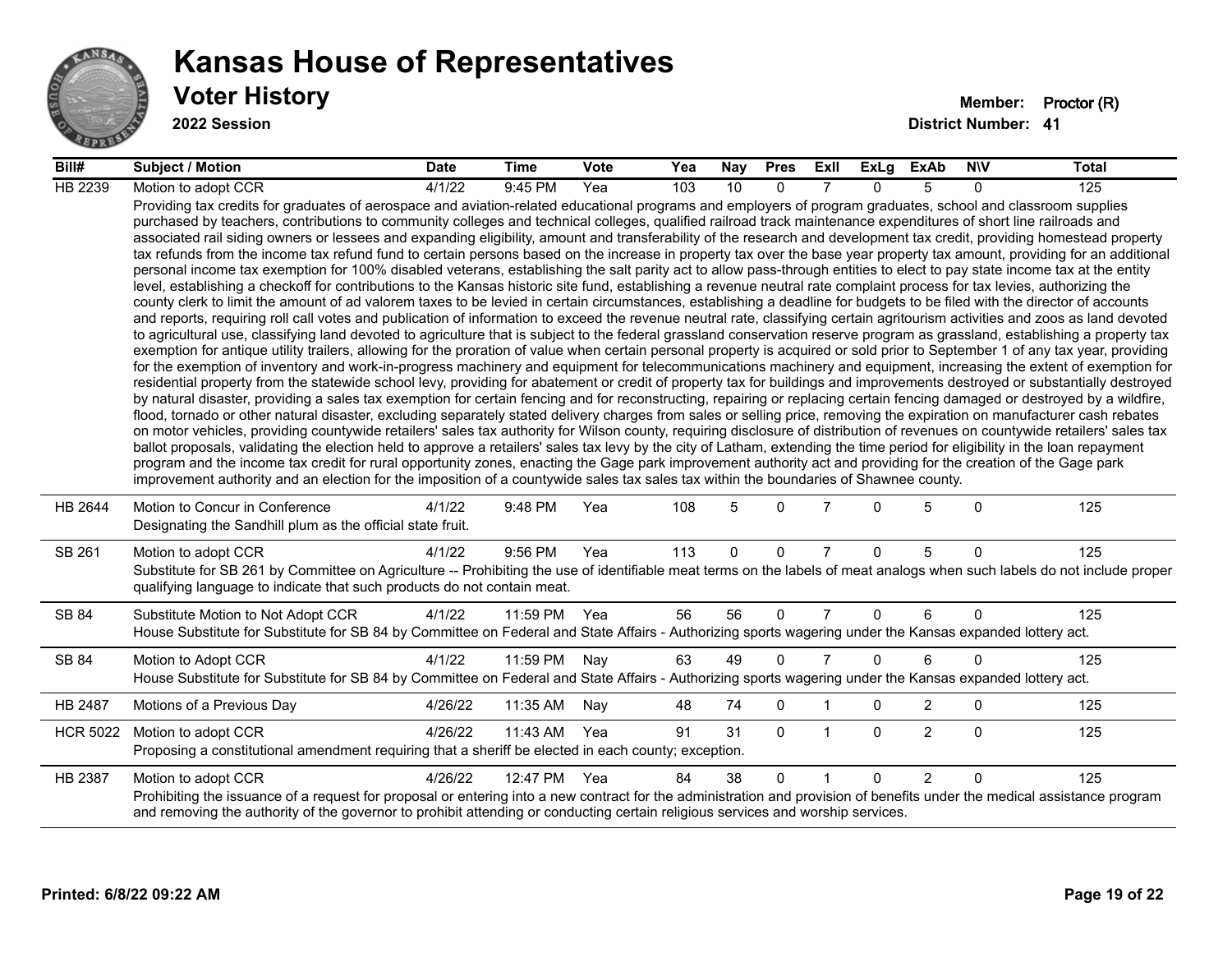

**2022 Session**

**Bill# Subject / Motion Date Time Vote Yea Nay Pres Exll ExLg ExAb N\V Total** HB 2252 Motion to adopt CCR 4/26/22 12:50 PM Yea 84 38 0 1 0 2 0 125 Prohibiting the modification of election laws by agreement except as approved by the legislative coordinating council. HB 2138 Motion to adopt CCR 4/26/22 1:03 PM Yea 82 40 0 1 0 2 0 125 Providing for the use of electronic poll books in elections and the approval of such books by the secretary of state, requiring all voting systems for elections to use individual voter-verified paper ballots with a distinctive watermark, requiring the secretary of state and local election officers to develop an affidavit to be signed by election workers regarding handling of completed ballots, requiring audits of any federal, statewide or state legislative race that is within 1% of the total votes cast and requiring randomized audits of elections procedures used in four counties in even-numbered years, requiring a county election officer to send a confirmation of address when there is no election-related activity for any four calendar year period and exempting poll workers from certain election crimes. HB 2237 Motion to adopt CCR 4/26/22 1:13 PM Yea 109 12 1 1 0 2 0 125 Enacting the Kansas affordable housing tax credit act, the Kansas housing investor tax credit act, the historic Kansas act, the Kansas rural home loan guarantee act, authorizing certain residential real property appraisals in rural counties to be performed without completing the sales comparison approach to value, allowing the use of bond proceeds under the Kansas rural housing incentive district act for residential vertical development and renovation of certain buildings within economically distressed urban areas and expanding eligibility for the child day care services assistance tax credit and providing a credit for employer payments to an organization providing access to employees for child day care services. SB 313 Motion to adopt CCR 4/27/22 3:32 PM Yea 75 44 0 3 0 3 0 125 Providing for the use and regulation of autonomous motor vehicles and establishing the autonomous vehicle advisory committee. HB 2466 Motion to adopt CCR 4/27/22 3:39 PM Yea 109 10 0 3 0 3 0 125 Substitute for HB 2466 by Committee on Education - Establishing the promoting advancement in computing knowledge act to increase the availability of computer science education in Kansas schools and the career technical education credentialing and student transitioning to employment success pilot program; also exempting national assessment providers from the student online personal protection act. HB 2492 Motion to Concur 4/27/22 3:41 PM Yea 119 0 0 3 0 3 0 125 Submitting claims against the state by the joint committee on special claims against the state. HB 2448 Consideration of Veto 4/28/22 11:31 AM Yea 86 36 0 1 0 2 0 125 Senate Substitute for HB 2448 by Committee on Public Health and Welfare - Requiring able-bodied adults without dependents to complete an employment and training program in order to receive food assistance. SB 58 Consideration of Veto **4/28/22 12:17 PM Yea** 72 50 0 1 0 2 0 125 Establishing the parents' bill of rights for parents of students attending elementary or secondary school in this state. SB 160 Consideration of Veto **4/28/22 1:14 PM Yea** 81 41 0 1 0 2 0 125 Enacting the fairness in women's sports act to require that student athletic teams only include members who are of the same biological sex unless designated as coed. SB 84 Motion to adopt CCR 4/28/22 4:03 PM Nay 73 49 0 1 0 2 0 125 House Substitute for Substitute for SB 84 by Committee on Federal and State Affairs - Authorizing sports wagering under the Kansas expanded lottery act and historical horse race machines under the Kansas parimutuel racing act.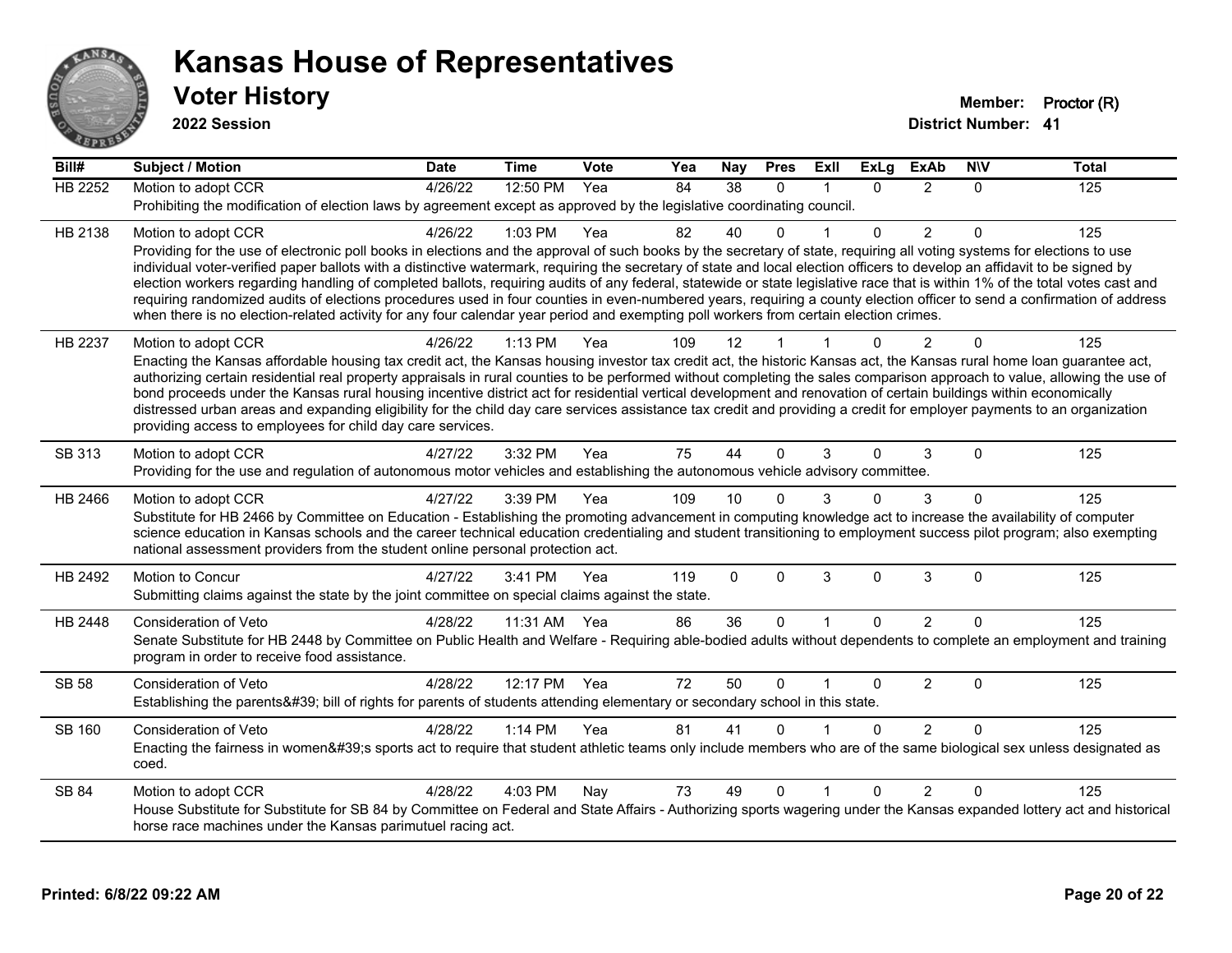

**2022 Session**

**District Number: 41 Voter History Member: Proctor (R)** 

| $\overline{Bill#}$ | <b>Subject / Motion</b>                                                                                                                                                                                                                                                                                                                                                                                                                                                                                | <b>Date</b> | <b>Time</b>  | <b>Vote</b> | Yea | Nay                  | <b>Pres</b>  | Exll         | <b>ExLg</b> | <b>ExAb</b>    | <b>NIV</b>     | <b>Total</b> |
|--------------------|--------------------------------------------------------------------------------------------------------------------------------------------------------------------------------------------------------------------------------------------------------------------------------------------------------------------------------------------------------------------------------------------------------------------------------------------------------------------------------------------------------|-------------|--------------|-------------|-----|----------------------|--------------|--------------|-------------|----------------|----------------|--------------|
| HB 2567            | Motion to adopt CCR                                                                                                                                                                                                                                                                                                                                                                                                                                                                                    | 4/28/22     | 5:52 PM      | Yea         | 75  | 45                   | $\Omega$     |              | $\Omega$    | 4              | $\mathbf{0}$   | 125          |
|                    | Senate Substitute for HB 2567 by Committee on Ways and Means - Removing federal impact aid from the determination of local foundation aid in the Kansas school<br>equity and enhancement act and excluding Fort Leavenworth school district and virtual school students from the capital improvement state aid determination.                                                                                                                                                                          |             |              |             |     |                      |              |              |             |                |                |              |
| <b>SB 19</b>       | Motion to adopt CCR                                                                                                                                                                                                                                                                                                                                                                                                                                                                                    | 4/28/22     | 8:59 PM      | Yea         | 112 | 6                    | $\Omega$     |              | 0           | 6              | $\Omega$       | 125          |
|                    | House Substitute for SB 19 by Committee on Energy, Utilities and Telecommunications - Implementing the 988 suicide prevention and mental health crisis hotline in<br>Kansas.                                                                                                                                                                                                                                                                                                                           |             |              |             |     |                      |              |              |             |                |                |              |
| SB 331             | Motion to adopt CCR                                                                                                                                                                                                                                                                                                                                                                                                                                                                                    | 4/28/22     | $9:05$ PM    | Yea         | 91  | 26                   | $\mathbf{0}$ | $\mathbf{1}$ | $\Omega$    | $\overline{7}$ | $\Omega$       | 125          |
|                    | Updating the version of risk-based capital instructions in effect.                                                                                                                                                                                                                                                                                                                                                                                                                                     |             |              |             |     |                      |              |              |             |                |                |              |
| HB 2510            | Motion to adopt CCR                                                                                                                                                                                                                                                                                                                                                                                                                                                                                    | 4/28/22     | 9:34 PM      | Yea         | 95  | 22                   | $\Omega$     |              | $\Omega$    | 7              | 0              | 125          |
|                    | Appropriations for FY 2022, FY 2023, and FY 2024, for various state agencies; 2022 omnibus bill; authorizing certain transfers and capital improvement projects.                                                                                                                                                                                                                                                                                                                                       |             |              |             |     |                      |              |              |             |                |                |              |
| HB 2106            | Sub Motion Not Adopt CCR                                                                                                                                                                                                                                                                                                                                                                                                                                                                               | 4/28/22     | 10:02 PM     | Nay         | 39  | 75                   | $\Omega$     |              | $\Omega$    | $\overline{7}$ | 3              | 125          |
|                    | Decreasing the state rate for sales and use taxes for sales of food and food ingredients and providing for the levying of taxes by cities and counties and discontinuing<br>the nonrefundable food sales tax credit.                                                                                                                                                                                                                                                                                   |             |              |             |     |                      |              |              |             |                |                |              |
| HB 2106            | Motion to adopt CCR                                                                                                                                                                                                                                                                                                                                                                                                                                                                                    | 4/28/22     | 10:28 PM Yea |             | 114 | 3                    | $\Omega$     |              | $\Omega$    | $\overline{7}$ | $\Omega$       | 125          |
|                    | Decreasing the state rate for sales and use taxes for sales of food and food ingredients and providing for the levying of taxes by cities and counties and discontinuing<br>the nonrefundable food sales tax credit.                                                                                                                                                                                                                                                                                   |             |              |             |     |                      |              |              |             |                |                |              |
| HB 2495            | Motion to Concur                                                                                                                                                                                                                                                                                                                                                                                                                                                                                       | 4/28/22     | 10:31 PM Yea |             | 116 | $\blacktriangleleft$ | $\mathbf 0$  | $\mathbf{1}$ | $\Omega$    | $\overline{7}$ | $\Omega$       | 125          |
|                    | Prohibiting the disclosure of personal information about a person's affiliation with an entity that is exempt from federal income taxation under section 501(c) of the<br>federal internal revenue code.                                                                                                                                                                                                                                                                                               |             |              |             |     |                      |              |              |             |                |                |              |
| SB 34              | Motion to adopt CCR                                                                                                                                                                                                                                                                                                                                                                                                                                                                                    | 4/28/22     | 11:35 PM     | Yea         | 64  | 53                   | 0            |              | $\Omega$    |                | $\Omega$       | 125          |
|                    | Substitute for SB 34 by Committee on Federal and State Affairs - Requiring review of administrative rules and regulations every five years.                                                                                                                                                                                                                                                                                                                                                            |             |              |             |     |                      |              |              |             |                |                |              |
| HB 2252            | <b>Consideration of Veto</b>                                                                                                                                                                                                                                                                                                                                                                                                                                                                           | 5/23/22     | 11:27 AM     | Yea         | 84  | 37                   | $\Omega$     |              | $\Omega$    | $\overline{2}$ | $\overline{1}$ | 125          |
|                    | Prohibiting the modification of election laws by agreement except as approved by the legislative coordinating council.                                                                                                                                                                                                                                                                                                                                                                                 |             |              |             |     |                      |              |              |             |                |                |              |
| HB 2387            | Consideration of Veto                                                                                                                                                                                                                                                                                                                                                                                                                                                                                  | 5/23/22     | 11:38 AM     | Yea         | 84  | 38                   | $\Omega$     |              | $\Omega$    | $\overline{2}$ | $\Omega$       | 125          |
|                    | Prohibiting the issuance of a request for proposal or entering into a new contract for the administration and provision of benefits under the medical assistance program<br>and removing the authority of the governor to prohibit attending or conducting certain religious services and worship services.                                                                                                                                                                                            |             |              |             |     |                      |              |              |             |                |                |              |
| HB 2136            | Sub Mtn Not Adpt                                                                                                                                                                                                                                                                                                                                                                                                                                                                                       | 5/23/22     | 12:42 PM     | Nay         | 37  | 84                   | $\Omega$     |              | $\Omega$    | 1              | $\overline{2}$ | 125          |
|                    | Establishing the COVID-19 retail storefront property tax relief act to provide partial refunds to certain businesses impacted by COVID-19-related shutdowns and<br>restrictions, discontinuing the first 15 days of the month sales and compensating use tax remittance requirements for certain retailers, providing countywide retailers'<br>sales tax authority for Atchison county and delaying implementation of the exclusion of separately stated delivery charges from sales or selling price. |             |              |             |     |                      |              |              |             |                |                |              |